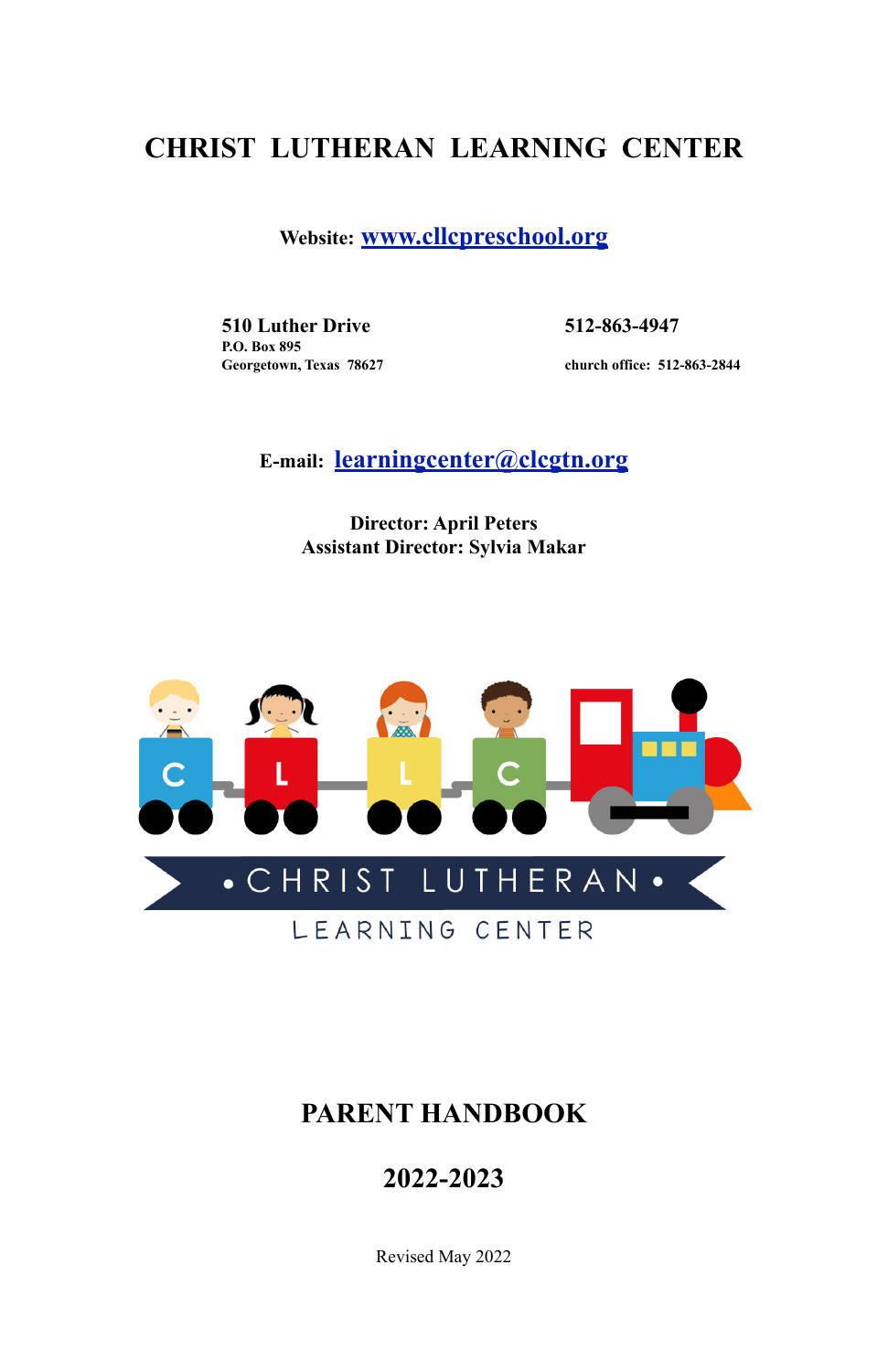## TABLE OF CONTENTS

| .8 |
|----|
|    |
|    |
|    |
|    |
|    |
|    |
|    |
|    |
|    |
|    |
|    |
|    |
|    |
|    |
|    |
|    |
|    |
|    |
|    |
|    |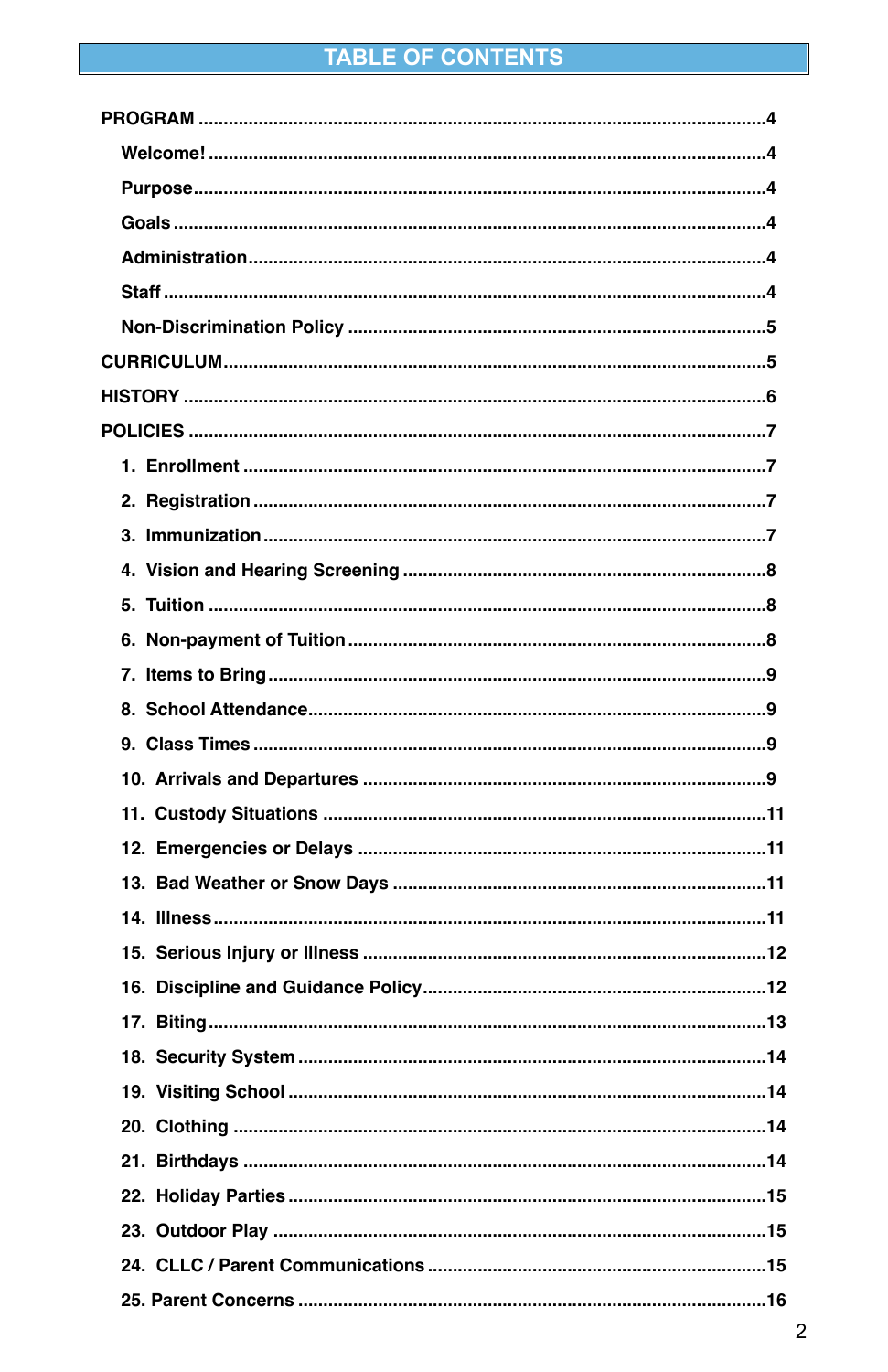| 40. Gang-Free Zones | 19 |
|---------------------|----|
|                     |    |
|                     |    |
|                     |    |
|                     |    |
|                     |    |
|                     |    |
|                     |    |

 $\mathbf{3}$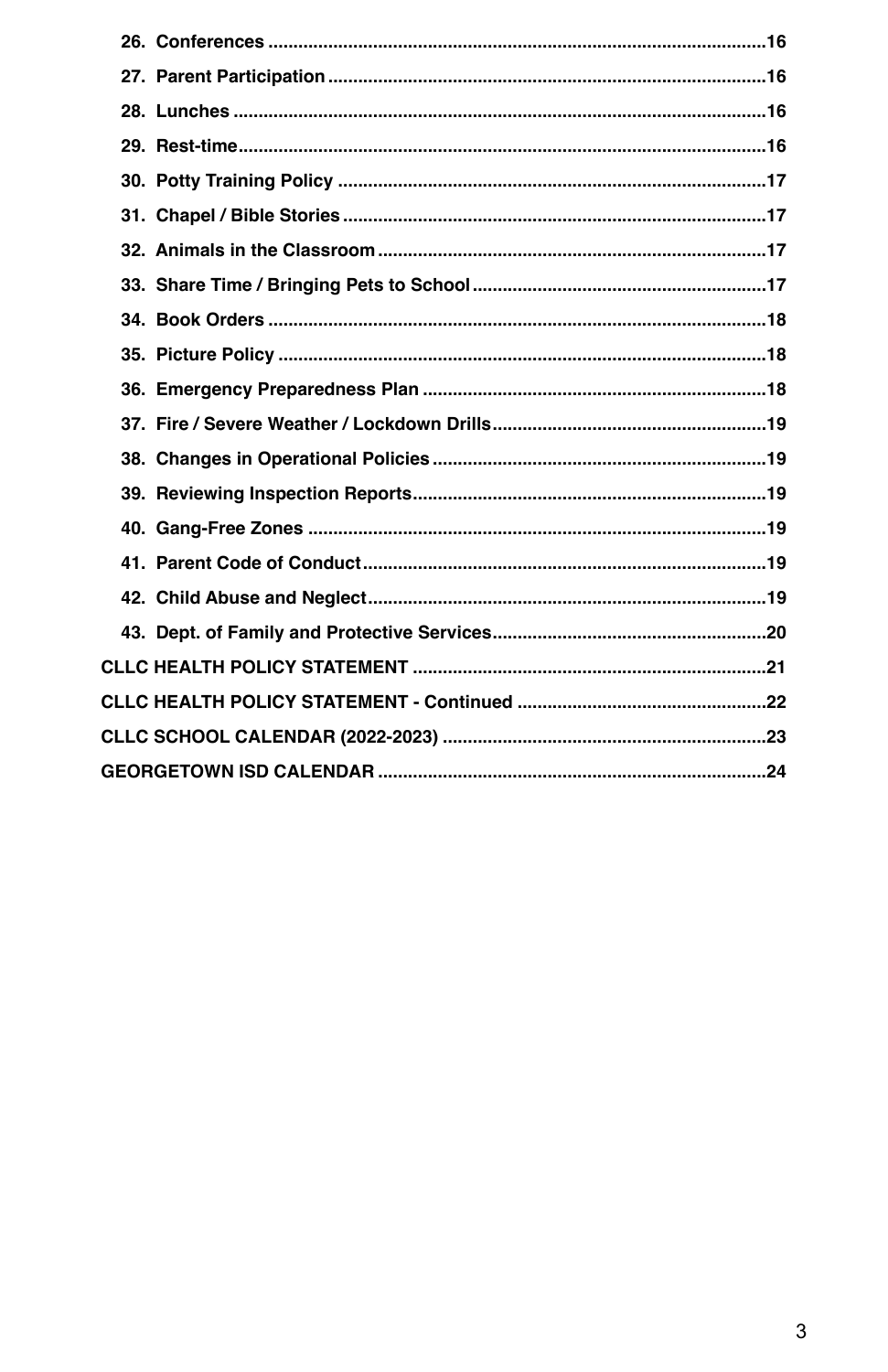## <span id="page-3-0"></span>**PROGRAM**

#### <span id="page-3-1"></span>**Welcome!**

The staff and Board of Directors at Christ Lutheran Learning Center (CLLC or The Learning Center) proudly welcome your family to our early learning center. We hope that your involvement and investment in our center proves to be an enriching experience for both you and your child(ren).

#### <span id="page-3-2"></span>**Purpose**

During their early years, children need a stimulating environment which will provide them with experiences that will aid in developing their potential. They need supportive experiences which will help them develop a positive selfconcept.

Christ Lutheran Learning Center offers a program which will provide your child with a wide variety of learning experiences. In a Christian environment, your child will be free to explore his environment and will receive guidance in participating in activities in which he/she will be able to experience success.

#### <span id="page-3-3"></span>**Goals**

To provide opportunities for Christian learning of Jesus Christ as Lord and Savior through formal classes, chapel, and informal living-learning environments.

To provide opportunities and activities to help your child have a healthy selfconcept which includes accepting himself/herself, his/her limitations, and his/her talents as God has given to him/her.

To provide experiences and activities which will fulfill your child's basic individual needs (spiritual, emotional, psychological, intellectual, and physical).

To provide guidance as your child becomes less self-centered and starts taking part in small group and large group activities.

To provide interests and experiences which broaden your child's aptitude for future learning.

#### <span id="page-3-4"></span>**Administration**

The Learning Center is part of the education program of Christ Lutheran Church. The policies and activities of the school are controlled and guided by the Administrative Board of Christ Lutheran Learning Center. This board is appointed by the Faith Formation Committee at Christ Lutheran Church. It is operated as a non-profit ministry to the children in our community.

#### <span id="page-3-5"></span>**Staff**

Our teachers are crucial to the quality of this program. Providing good physical care is just the beginning point in building trusting, secure relationships needed for a child to thrive. Our teachers have been carefully chosen for their warmth and nurturing skills. They are sensitive to the individual and recognize that each child is unique and different from every other child. Our teachers participate in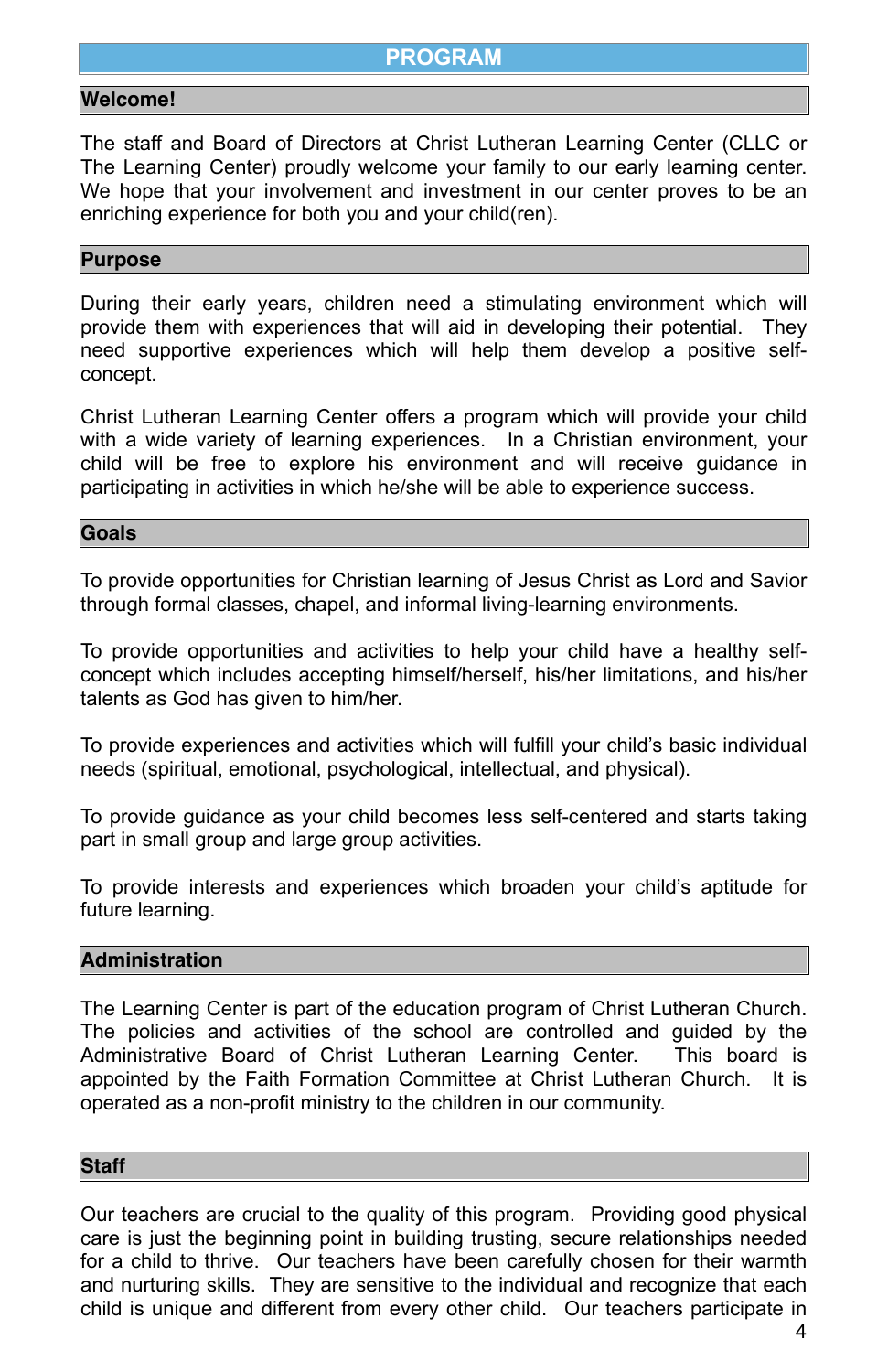training that includes leadership training conferences, staff meetings, and workshops. Our teachers are certified in pediatric CPR and first aid. They also receive a minimum of 24 hours of training/enrichment each calendar year.

#### <span id="page-4-0"></span>**Non-Discrimination Policy**

Christ Lutheran Learning Center does not discriminate on the basis of gender, race, color, religion, or national or ethnic origin in admittance, education, or other administrative policies and extends to all the rights, privileges, programs, and activities generally made available to students at the school.

Christ Lutheran Learning Center is licensed and regulated by the Texas Department of Family and Protective Services and follows the policies that are required by Child Care Licensing per The Minimum Standards for Child Care Centers 746.501.

## <span id="page-4-1"></span>**CURRICULUM**

- \* To provide opportunities to develop large and small muscles.
- \* To develop an awareness of the five senses.
- \* To learn to take care of one's own physical needs.
- \* To introduce children to the principles of good nutrition, physical fitness, and personal hygiene.

As educators, we are aware that each child develops according to his or her own internal time clock. Therefore we gear ourselves to your child's individuality and encourage him or her in all areas of growth.

- \* To help each child develop and enhance his or her interpersonal skills and respect for others.
- \* To help children understand how people function in groups.
- 
- \* To provide children with a positive experience exploring similarities and differences among people.
- \* To encourage children to respect other cultures.
- \* To build a tie between the home and the school.
- \* To encourage children to develop a positive attitude toward teachers, school and learning.

Our program may appear informal and flexible, but the curriculum and environment are the result of careful, detailed planning based on the best available knowledge of child growth and development. Young children learn best through activity and personal experimentation with toys, equipment, and materials. We emphasize **process** and not the end product.

Our goals are:

#### **Physical development**

#### **Social development**

#### **Emotional development**

- \* To foster each child's sense of personal worth and value.
- \* To help children develop a good self-image, a wholesome attitude toward their bodies, and a good start toward reaching their potentials.
- \* To provide opportunities for acceptable outlets for emotions.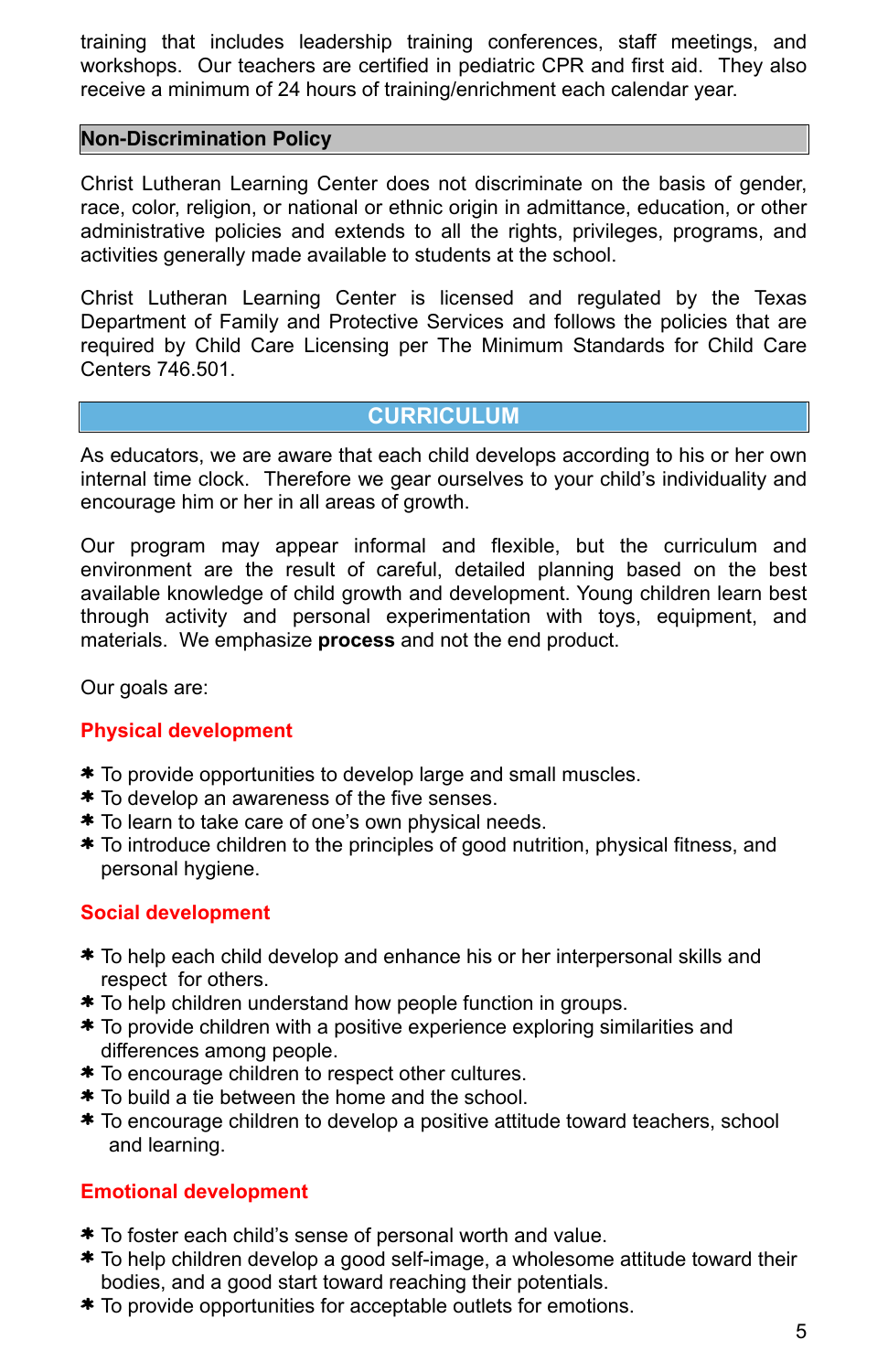- \* To encourage independence.
- \* To encourage freedom of expression, understanding and acceptance of limits.

#### **Intellectual development**

- \* To nurture within each child the qualities of curiosity, imagination and independent thought.
- \* To provide stimulating experiences which encourage children to think, analyze problems, and arrive at different possible solutions.
- \* To stimulate language development through hearing and using language.
- \* To use imagination, participate in and appreciate different forms of personal and group expression.

## **Moral development**

- \* To stress courtesy, respect and genuine concern for each person's well-being.
- \* To aid in the establishment of a moral foundation, that each child will learn to value honesty, kindness, responsibility, and the importance of respecting and sharing with others.
- \* To learn tolerance of other cultures and religions.
- \* To empower young children to counter bias.
- \* To help children notice and do something about unfair behavior and events.

## <span id="page-5-0"></span>**HISTORY**

Christ Lutheran Learning Center began in the fall of 1977 with one class of twelve four year olds with Carol Holley as the first teacher and director. At that time Christ Lutheran Church was located on Austin Avenue here in Georgetown.

In September of 1980, Becky Bernhard was hired to teach the three year old class. A few months later Carol Holley moved out of state and Becky became Director in January 1981. Becky then hired April Peters to teach the four year olds and Becky taught the three year olds as well as being Director. Christ Lutheran Church moved to its current location and additional classes were added to the preschool program in May 1982.

In June 1996, April Peters became Director when Becky retired. Since April has become Director, new programs were created such as our toddler class, Summer Kidz Kamp, Early Morning Drop Off, Afternoon Extended Care, Parent Meet & Greet Social, Community Garage Sale, and the annual "Committed to Kids" teacher conference. However there are many things that have stayed the same: activities that the children love no matter what generation… such as our annual Mud Day, Thanksgiving Brunch, Texas Days, and Art Show.

Although a lot of changes have taken place since Christ Lutheran Learning Center started in 1977, our goal has remained the same. We continue to strive toward providing an excellent program and meeting the needs of the families that we serve.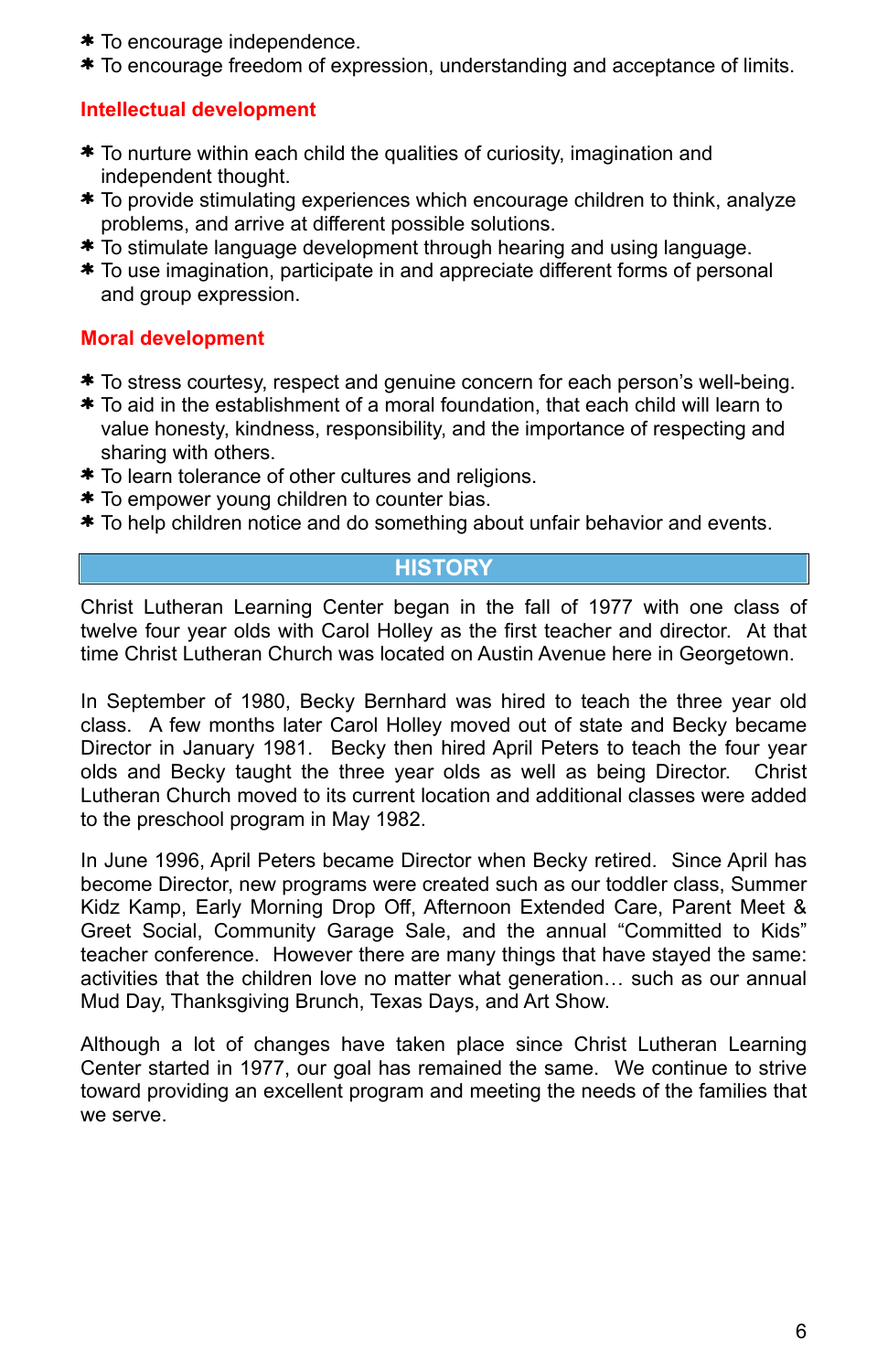## <span id="page-6-0"></span>**POLICIES**

#### <span id="page-6-1"></span>**1. Enrollment**

Enrollment at the Learning Center is limited in order to to maintain a low studentteacher ratio. The birthday cut-off for each preschool class is September 1st. All children in the three and four year old classes must be toilet trained. An occasional accident can be expected of any preschool child. However, children who regularly soil themselves cannot be enrolled. Priority for enrollment is given to families who currently have children enrolled in the program and to members of Christ Lutheran Church. Thereafter, openings are filled on a first come, first serve basis. Upon selecting CLLC to meet your child's educational needs, the following enrollment paperwork is required before your child can start our program:

- Enrollment Application
- Admission Information
- Child Assessment Form
- Media Permission Form

All enrollment forms must be turned in by July 15. If these forms are not submitted in the time stated, enrollment will be suspended until all forms are submitted.

## <span id="page-6-2"></span>**2. Registration**

Beginning in February the registration process for the next year begins. At this time, a registration fee of \$75.00 is required per child per year for enrollment in this program. There is an additional fee of \$25 for either the optional Monday program or Friday program (\$50 for both). A detailed copy of the enrollment form can be requested at the preschool office.

The registration fee is a **non-refundable fee**. By June 1, all families pay for May's tuition for the next year. You may mail it in or drop it off at the preschool office. This tuition is refundable only if withdrawal is done before July 15. After July 15, no tuition is refundable, unless it is due to a job transfer or military reassignment. Please submit a letter on letterhead regarding the transfer.

If mailing your tuition, please send it to: Christ Lutheran Learning Center P.O. Box 895 Georgetown, Texas 78627

#### <span id="page-6-3"></span>**3. Immunization**

Each child enrolled must meet applicable immunization requirements specified by the Texas Department of Health Immunization Requirements in Texas Elementary and Secondary Schools and Institutions of Higher Education. This requirement applies to all children in care from birth through 17 years of age. All immunizations required for the child's age must be completed by the date of admission.

The Texas Administrative Code (TAC) describes the conditions under which individuals can seek exemptions from Texas immunization requirements. Exclusions from compliance are allowable on an individual basis for medical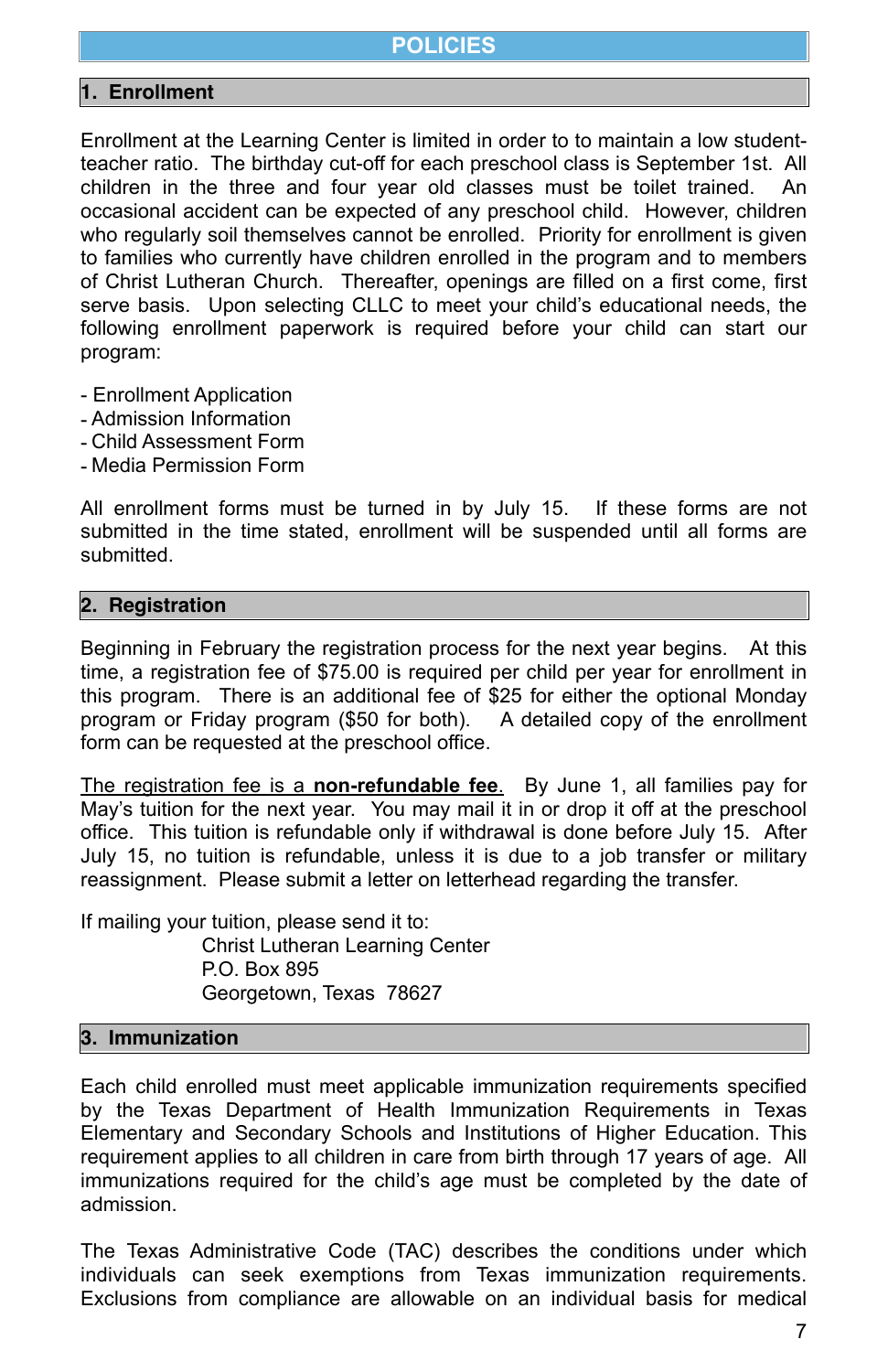contraindications, reasons of conscience, including a religious belief, and active duty with the armed forces of the United States. The school will accept only the originally signed and notarized official affidavit forms developed and issued by the Department of State Health Services, Immunization Branch. No other forms or reproductions will be allowed.

A copy of either your child's immunization record or affidavit form must be submitted with your child's enrollment paperwork.

### <span id="page-7-0"></span>**4. Vision and Hearing Screening**

All children enrolled who are four years old or older by September 1 must be screened for possible vision and hearing problems before admission, or present evidence of screening conducted one year prior to enrollment. A licensed or certified screener or a healthcare professional must conduct the screening.

The preschool must have on file the individual visual acuity and sweep check results, or an affidavit stating that the vision or hearing screening conflicts with the tenets or practices of a church or religious denomination of which the affiant is an adherent or member.

#### <span id="page-7-1"></span>**5. Tuition**

This preschool is a non-profit organization and exists to provide a ministry. Tuition rates are determined by the Learning Center Board and reflect a nonprofit policy. The rates are based on projected needs for the nine month period divided into a monthly fee. Tuition, therefore, cannot be reduced for months with holidays. Payments are due on the first day of each month and considered late after the fifth day of each month, unless other arrangements are made with the Center director. Payments received after the fifth of the month are subject to a late fee of \$25.00. A \$25.00 service fee will be charged for returned checks. Repayment of the check must be made by cash, cashier's check, or money order.

There are no refunds for illness, absences, or withdrawals after the first of the month. Thirty days written notice is required for withdrawal so we may fill the vacated spot. You are responsible for the full amount within that 30 day period. Tuition payments should be returned in the tuition payment envelope. These payments may be given to a staff person or left in the basket outside the Learning Center office. Families with more then one child enrolled will receive a \$25.00 per month discount for the second child. Make all checks payable to:

#### **CHRIST LUTHERAN LEARNING CENTER or CLLC**

#### <span id="page-7-2"></span>**6. Non-payment of Tuition**

After the 5th of the month, the preschool will either send you a text or a reminder note regarding your late payment. If after 15 days of non-payment, a letter will be sent with the following options: (1) bring the account current; or (2) withdraw child(ren). If these options are not taken, your child(ren) will not be allowed to continue after the end of the month in which tuition has not been paid. It is our hope that at this point action to pay this bill would keep us from having to take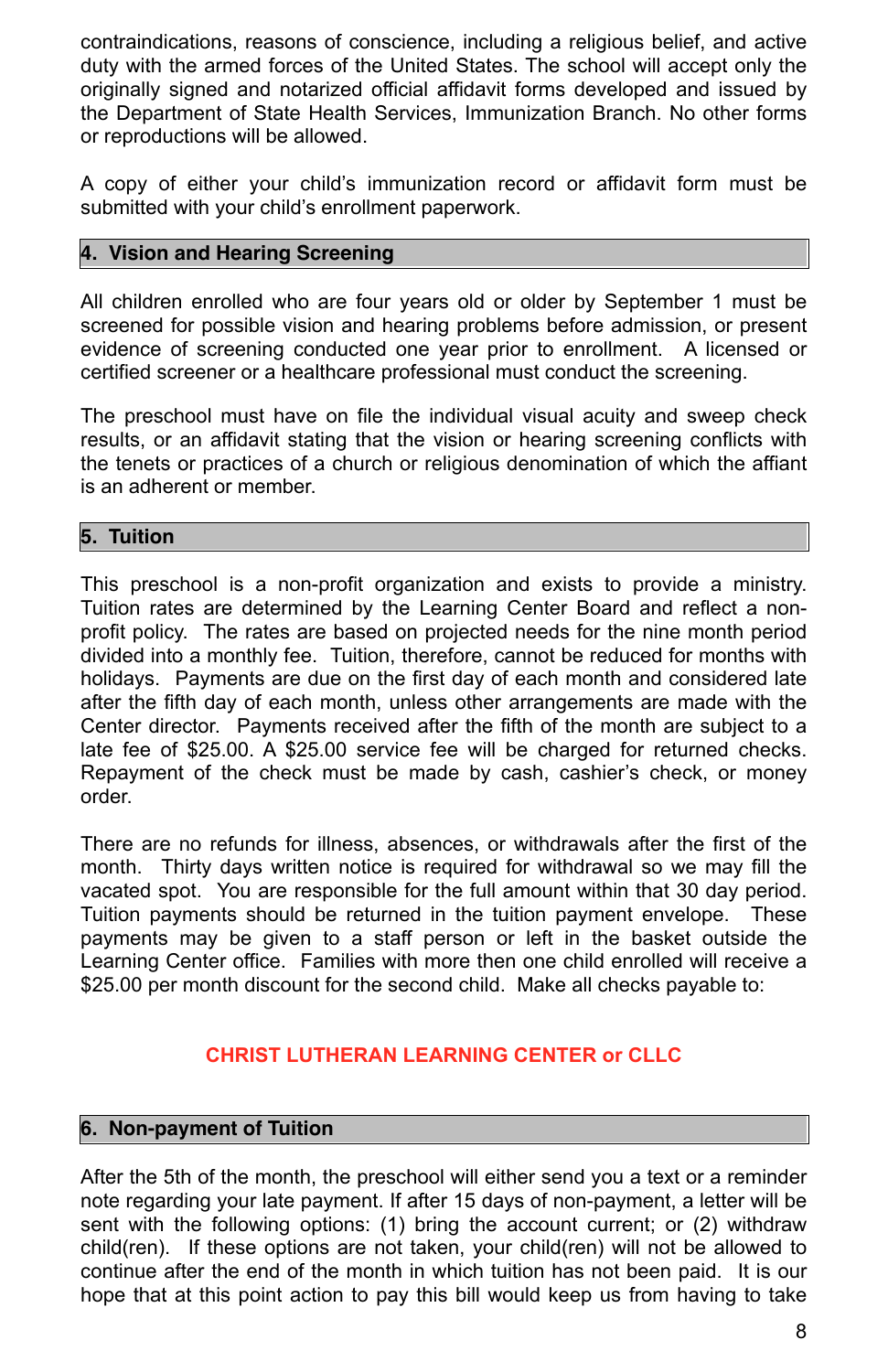any further steps to collect. Enrollment in The Learning Center at a later date will not be permitted under any circumstances if account is not paid in full.

#### <span id="page-8-0"></span>**7. Items to Bring**

Here are the items you should bring to school:

- Lunch box filled with a nutritious meal
- Water bottle
- Backpack with extra clothes (pants, shorts, shirts, socks, and underwear).
- Nap mat or bed roll
- A blanket and a pillow case to cover the nap mat
- Optional items: "comfort" toy or object (i.e., teddy bear, doll, cloth diaper or any other toy or object which will help your child feel at home).

Everything must be labeled. Please use a laundry pen or "Sharpie" indelible pen.

#### <span id="page-8-1"></span>**8. School Attendance**

Regular attendance is important in any school program. It is difficult for the child to feel part of a group if attendance is irregular, and bad habits and poor attitudes toward school may be formed. Also, it can be disturbing to your child, besides the other children, to enter a group already involved in an activity if he is always tardy. Please make it a habit to have your child here no later than 8:40 a.m. so that they can participate in all activities.

#### <span id="page-8-2"></span>**9. Class Times**

Classes are held at The Learning Center from 8:30 a.m. to 2:00 p.m. on Tuesday, Wednesday, Thursday nine months out of the year beginning in September.

Other optional classes offered:

- Monday and/or Friday enrichment classes (8:30 a.m. 2:00 p.m.)
- Early morning drop-off at 8:00 a.m.
- Extended care from 2:00 p.m. 4:00 p.m.
- Extended late pick-up to 4:30 p.m.

#### <span id="page-8-3"></span>**10. Arrivals and Departures**

Children are not allowed in the classroom until 8:25 a.m. as teachers may still be preparing for the day and may not be in the classroom. The only exception are those children that are participating in early morning drop-off.

Children should enter the building through the double glass doors by the Bell Tower. If your child is potty-trained, we ask that you have your child stop by the restroom before entering the classroom.

#### Early Morning Drop-off:

The children that are registered for early morning drop-off may enter the building at 8:00 a.m. and be dropped off at the early morning classroom.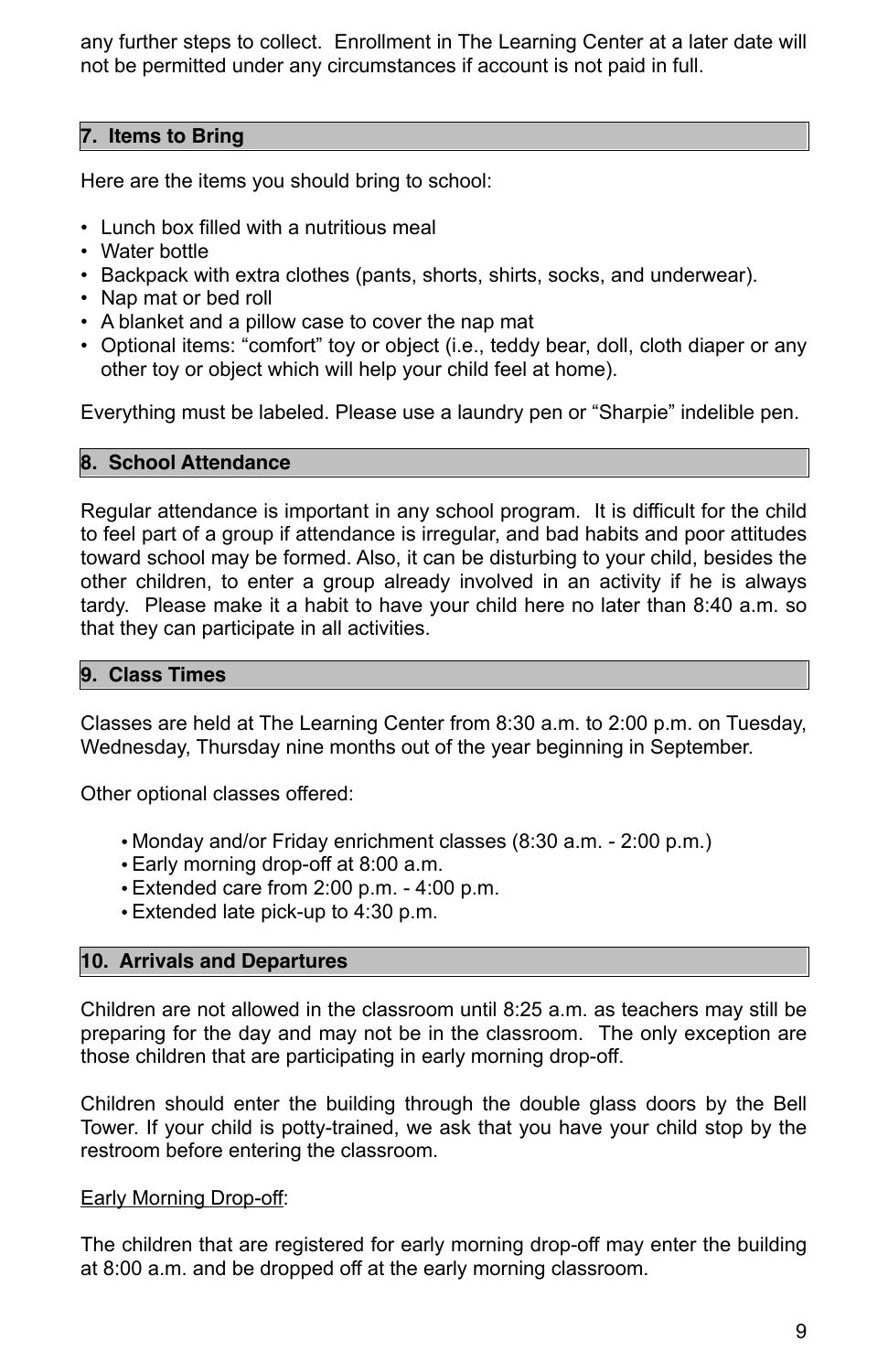Arrival and Departure in RAIN: If it is raining significantly at 8:25 a.m., the children will be able to enter the building through the sanctuary doors beneath the overhang. The staff door monitor will be waiting at those doors to receive your child. We ask that you remain in your cars until you reach the sanctuary doors. If it is raining hard at pick-up time, we ask that you remain in your cars as well. We will bring the children to the sanctuary doors, and will load them into your cars as you pull forward under the overhang.

**Upon arriving children must be signed in and out each day** by the custodial parent or adult person approved by the parent(s). Each classroom teacher will have a weekly attendance log posted outside the classroom for the parent/ guardian to complete upon arrival and departure of their child and must be maintained.

Plan to pick up your child on time. All children are released from the classroom. Written permission is necessary before anyone other than parents or other designated persons may take the child. Anyone picking up a child who is unknown to the school staff will be asked to show a picture identification card before the child will be released. A child will NOT be released to anyone under 18 years of age.

**If your child is not picked up within 10 minutes after dismissal time, you will be charged \$1.00 per minute per child as a late pick-up fee. Late pickup fees will automatically be charged to your account at the time you pick up your child. Failure to pay late fee may result in the dismissal of your child from school.** 

If a parent appears to be under the influence of alcohol or other drugs, as determined by the Director upon arrival, a member of the staff will offer to take call a person of their choice for help or them home. We want to insure that the child and the parent arrive home safely. If the parent refuses, the police will be called immediately.

Helping children to comfortably separate (say good-bye) from their parents is a key component in our program. This may be your family's first experience with separation. Please know that we are sensitive to individual needs and feelings. In order to ease the process, parents and teachers should work together to create a bridge between home and our program. We have found that when a parent feels comfortable at The Learning Center, their child will as well. The building of a relationship between parents and teachers is the foundation for the child's positive experiences in school.

We recommend that parents say a quick "good-bye" to their child and tell him/her when they will return. We ask that if your child is upset at arrival time, that you allow the teacher to take your child from you so you can leave quickly. The teacher will then be able to interact with your child and engage him/her in the classroom activities.

Staying too long will also make the separation more difficult. If you are concerned, you may wait out of sight of your child, and we will gladly report back to you. Children generally become eagerly engaged in a classroom activity shortly after a parent leaves.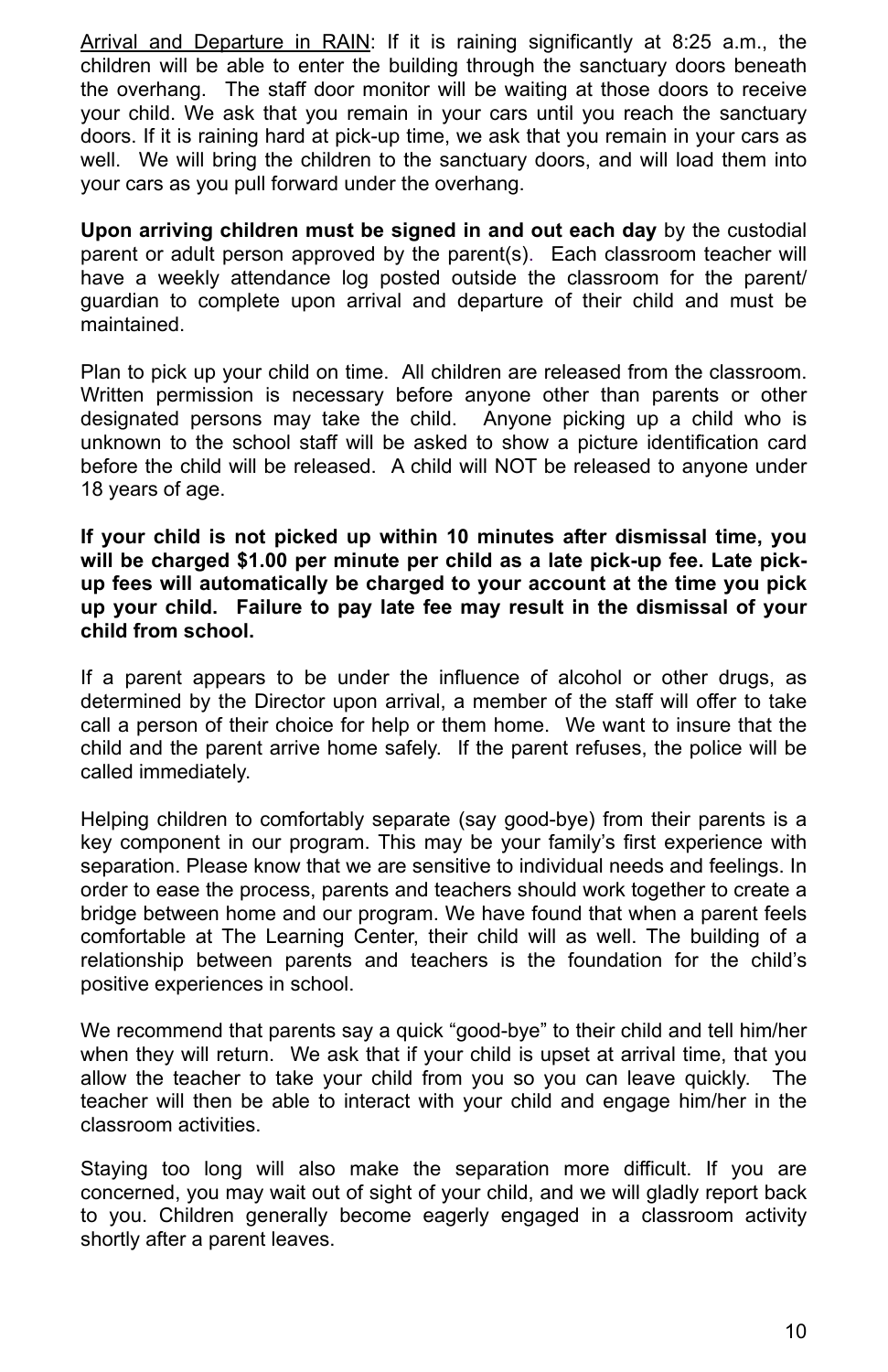#### <span id="page-10-0"></span>**11. Custody Situations**

The Learning Center has no legal authority to refuse either parent the right to pick up their child unless a court has granted temporary or permanent custody to one parent or to a third party. The Learning Center will follow a court order exactly as written. If your family has a court order on file, please provide us with the most recent copy. PLEASE NOTE: PER STATE LAW, IN THE ABSENCE OF A COURT ORDER, BOTH PARENTS HAVE EQUAL RIGHTS. With this being said, it is imperative that all enrollment forms are completed with both parents information. A copy of a child's birth certificate may be requested at the Director's discretion. In the event that a custody dispute takes place on our property, the local police will be called and asked to handle the dispute. Our staff will not be placed in the middle of such disputes. If a custody issue creates a risk for our facility or staff, The Learning Center has the right to terminate care.

#### <span id="page-10-1"></span>**12. Emergencies or Delays**

Please call the school as soon as you realize you will be delayed or if there is any problem that will affect your child while at school. We want to give teachers the opportunity to reassure your child regarding any change in routine.

#### <span id="page-10-2"></span>**13. Bad Weather or Snow Days**

If Georgetown ISD closes schools or has a late starting time due to snow or other bad weather, the preschool will also close or start late. Please listen to local TV, radio stations, and the website for announcements.

CLLC reserves the right to close the preschool to ensure the safety of our staff and students even if GISD chooses to have school during inclement weather. Teachers will make every effort to contact parents as soon as the decision is made.

#### <span id="page-10-3"></span>**14. Illness**

Children may not be brought to school if they are ill. We are depending on you to help us maintain this policy. A child who has fever, sore throat, or any other symptoms of contracting a contagious disease should not be sent to school.

A child should be free of symptoms for **24 hours** before returning to school. (See the chart at the end of this Handbook for specific illnesses.) Please also notify the school when your child is ill or will be absent for any other reason. If your child becomes ill at school, you will be notified and asked to pick up your child from the school office. **Your child may not return to the preschool for 24 hours from the time they are picked up at preschool.** 

## **OTHER HEALTH POLICIES**

**Allergies** – You must notify the Preschool of any allergies your child may have on the admission information form. You will need to see the Director if your child has severe allergic reactions requiring the use of an EPI-PEN. It is the parents' responsibility to make sure that any emergency use medication is current. A copy of your child's allergy plan must be submitted to the preschool office.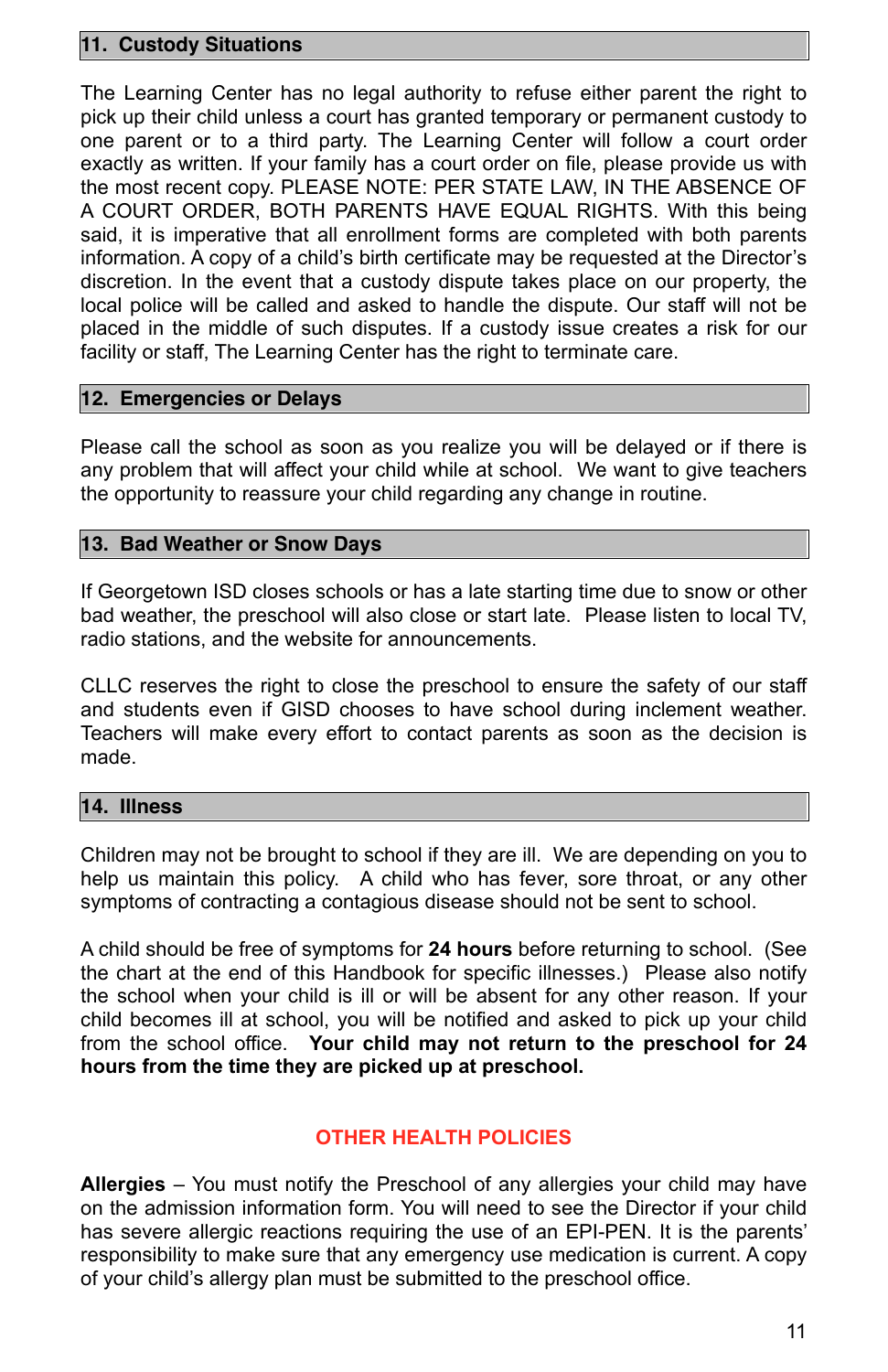**Nut Allergies** – The Preschool is **not** a nut free environment. You must notify the Director and indicate on the admission information form if your child has a nut allergy.

**Emotional Well Being** – Please let us know if your child has or is experiencing a traumatic situation at home. The Preschool staff will be supportive at all times. The church staff is also available to help in difficult situations.

**Health Check** - A visual or physical assessment of a child may be made by the teacher to identify potential concerns about a child's health, including signs or symptoms of illness and injury, in response to changes in the child's behavior since the last date of attendance.

A child who is too ill to participate in outdoor activity should remain at home until they are able to participate. If a child is absent more than one day or is diagnosed with a contagious illness, please call the Director to discuss the nature of the illness so that we may alert others to possible exposure.

**Medication** – The Preschool will not administer medication to any child. We feel that our hours of operation are such that parents will be able to administer medications to their child at home. Please plan in accordance of this. DO NOT LEAVE any medication in your child's bag as this creates a health hazard for other children in the room. If your child has a severe allergy that requires medication (i.e. bee stings, nuts), please notify the Director.

**Tuberculin Testing** – Requirements for tuberculosis screening and testing vary across the state. At this time, the Preschool is not required to have its students tested for tuberculosis.

#### <span id="page-11-0"></span>**15. Serious Injury or Illness**

In an extreme medical emergency, 911 will be called. The child will be transported to the hospital designated on the child's admission information form unless EMS determines otherwise. Any expenses incurred will be the responsibility of the child's family. Always be sure the school knows where to contact you. Keep all phone numbers and addresses current in our records.

#### <span id="page-11-1"></span>**16. Discipline and Guidance Policy**

Guidance (or discipline) will be based on an understanding of the child's needs and development. The staff will focus their attention on positive, appropriate behavior.

Children are encouraged to use words to express their feelings as well as to work out difficulties. Even the very youngest children are exposed to verbal problemsolving. Teachers try to help the child put his or her feelings into words: "You are angry because \_\_\_ took your toy." "Mommy leaving makes you sad". It is important to show how physical acts can be expressed verbally and to allow children to express their feelings verbally no matter how negative they sound.

Guidance will be direct, firm, and consistent when necessary. Α "time out" will only be used as a time to think and get emotions under control. If usual measures are unsuccessful, parents will be asked to come for a conference so we can discuss ways of helping a child learn to behave in acceptable ways.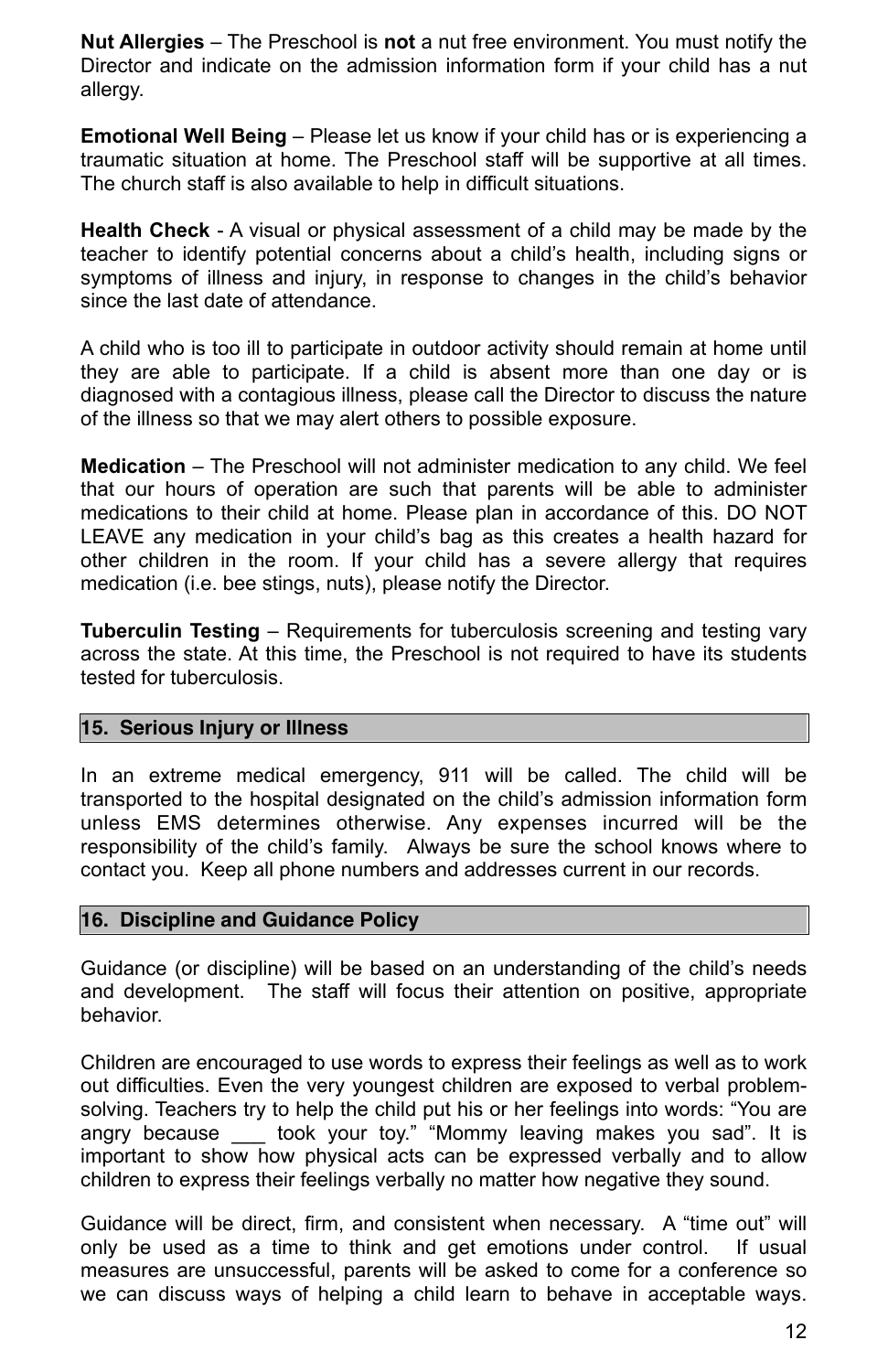Every effort will be made to assimilate the student and correct disruptive behavior. If necessary, parents may be encouraged to seek professional intervention or family counseling. After these options have been exhausted and the child's behavior continues to interfere with the orderly care and education of the other students, alternative arrangements must be made for your child.

The following guidelines are provided by the Texas Health and Human Services and is required information per 26 Texas Administrative Code (TAC) minimum standards §744.501(7), §746.501(a)(7), and §747.501(5).

## **Discipline must be:**

- 1) Individualized and consistent for each child;
- 2) Appropriate to the child's level of understanding; and
- 3) Directed toward teaching the child acceptable behavior and self-control.

## **A caregiver may only use positive methods of discipline and guidance that encourage self-esteem, self-control, and self-direction, which include at least the following:**

1) Using praise and encouragement of good behavior instead of focusing only upon unacceptable behavior;

2) Reminding a child of behavior expectations daily by using clear, positive statements;

3) Redirecting behavior using positive statements; and

4) Using brief supervised separation or time out from the group, when appropriate for the child's age and development, which is limited to no more than one minute per year of the child's age.

## **There must be no harsh, cruel, or unusual treatment of any child. The following types of discipline and guidance are prohibited:**

- 1) Corporal punishment or threats of corporal punishment;
- 2) Punishment associated with food, naps, or toilet training;
- 3) Pinching, shaking, or biting a child;
- 4) Hitting a child with a hand or instrument;
- 5) Putting anything in or on a child's mouth;
- 6) Humiliating, ridiculing, rejecting, or yelling at a child;
- 7) Subjecting a child to harsh, abusive, or profane language;
- 8) Placing a child in a locked or dark room, bathroom, or closet with the door closed or open; and
- 

9) Requiring a child to remain silent or inactive for inappropriately long periods of time for the child's age.

#### <span id="page-12-0"></span>**17. Biting**

It is our policy that children will not be withdrawn from The Learning Center because of biting. Biting is a normal stage of development that many young children experience. Our role as caregivers is to evaluate our classroom environment, supervise the child's behavior patterns closely, and keep open lines of communication with the parents concerning this behavior. Each situation will be evaluated individually and if extenuating circumstances cause the situation to continue, the Director and Teacher will meet with the parents to determine the best solution. Reading materials pertaining to biting are available upon request.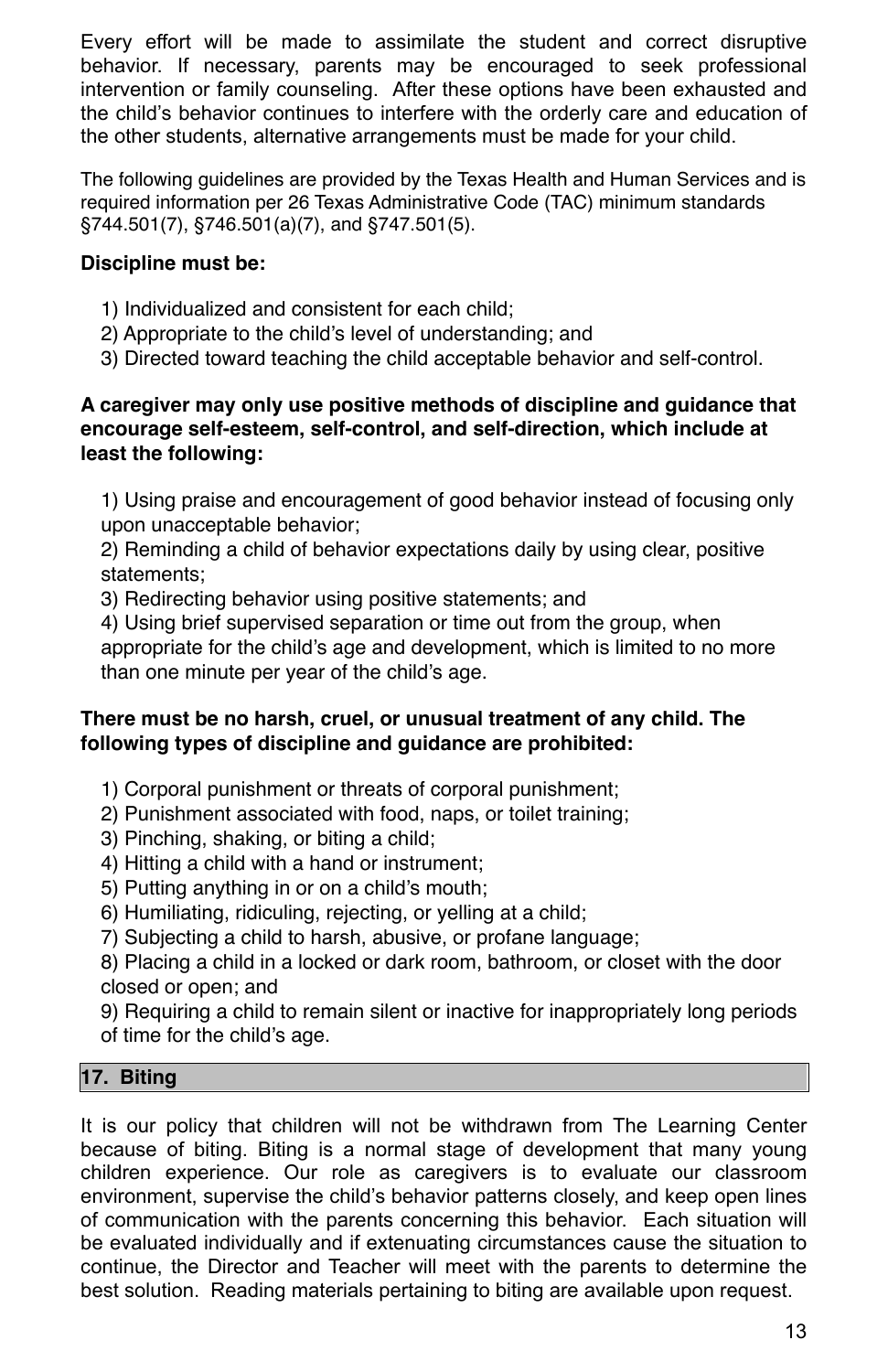#### <span id="page-13-0"></span>**18. Security System**

Christ Lutheran Church has installed a security system for the safety of our preschool. Each parent and authorized adult will have the opportunity to be entered into the security system. The system will allow both a code and fingerprint access to the building. The main door next to the bell tower is where the fingerprint scanner is located.

#### <span id="page-13-1"></span>**19. Visiting School**

Parents are welcome to visit the school at any time. Normally, these visits are best made after the first weeks of school. We ask your visit be unobtrusive as children are very easily disturbed. Remember that your child may not display typical behavior during your visit. Questions and comments for teachers should be saved until after class.

#### <span id="page-13-2"></span>**20. Clothing**

Comfortable, washable, and weather appropriate clothing that a child can manage by himself/herself should be worn to school. Shoes should be sturdy and should protect the feet. For your child's safety, we ask that your child wear tennis shoes instead of boots, flip flops, jellies, or sandals as these are not appropriate for playing on the playground.

Label all removable clothing such as raincoats, sweaters, jackets, hats, backpacks, gloves, mittens, etc. Fasteners on clothing and shoes should allow children independence in dressing themselves. Parents are to provide disposable diapers or Pull-Ups for children who are not yet using the toilet.

All children **MUST** have a complete change of clothing (this should include socks, underwear and outer clothing) in their bags every day. This includes the three and four year old children as preschoolers of all ages have accidents from time to time! Staff will use the articles as needed if there is a mishap and will return the soiled clothing in a plastic bag.

#### <span id="page-13-3"></span>**21. Birthdays**

We like to celebrate! You may provide a small treat for the day of or near your child's birthday. It will be offered to the children at snack time. Please follow these suggestions:

- Ask your child's teacher for suggestions.
- Plan a simple special treat.
- Please no cake or cupcakes.
- Party invitations must be passed out to every child in the class, if passed out at school.
- No gifts at school, please.
- For summer birthdays, a day in late spring will be selected as their special day.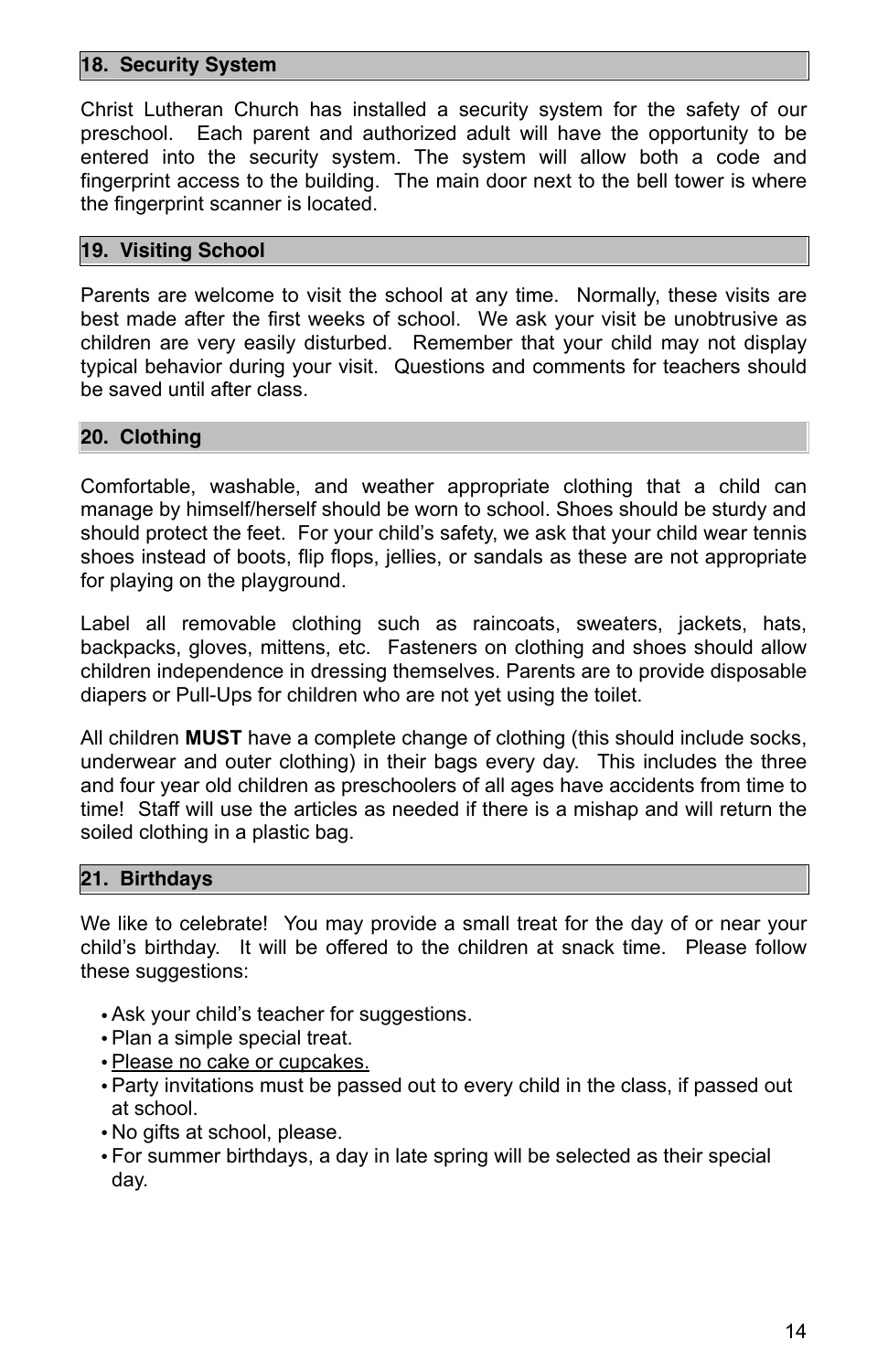#### <span id="page-14-0"></span> **22. Holiday Parties**

Parties are scheduled for these holidays: Halloween, Thanksgiving, Christmas, Valentine's Day, and Easter. Parents are asked to plan the parties and to provide snack for that day. Besides providing snack, party parents may want to plan activities (games, craft activity, puppet show, stories, etc) for the children to do during their party time. Most of the parties are from 8:45 to 9:30 a.m.. Even if you are not a party parent, you are more than welcome to join in the fun as the children enjoy having their parents attend.

For Halloween the Learning Center will be following a NOAH'S ARK theme. Costumes should depict an animal. Costumes may be as simple as a tail or pair of ears or as elaborate as you wish. It is our goal to retain the fun of dressing up without the violence and fearfulness that some costumes cause for young children.

#### <span id="page-14-1"></span>**23. Outdoor Play**

Weather permitting, we will spend some part of the day outside as this is extremely important for development of the body and mind. Asking for exceptions to this activity should be very rare. It usually puts the child in an uncomfortable and isolated position. Unless it is bitterly cold or raining, classes **will go** outdoors. Parents should provide appropriate clothing, including hats and gloves. During warmer weather, please put sunscreen and/or insect repellant on your child before school, if wanted or needed.

If your child is hurt while at school, the supervising adult will complete an "Incident Report" for you to sign. This report will include details of the injury and will be kept in your child's file after being signed by the parent or guardian.

**\*\*\*** The Learning Center curriculum includes Mud Day in the fall for all ages which includes water activities. To help with supervision with the activities, we encourage parents to be in attendance.

#### <span id="page-14-2"></span>**24. CLLC / Parent Communications**

Monthly newsletters and other notices will be e-mailed to each family informing you of many activities involving your child. Special notices or changes in school schedules will be found in the newsletter. Please read these letters and other notices carefully so that your communication with the school and teacher will be maintained. If your e-mail address changes during the school year, please make sure the school office is aware of these changes. Newsletters are sent monthly so if you do not receive an email monthly please check with the preschool office to make sure we have your correct email address.

Your child's teacher will be posting her weekly schedule outside the classroom. Daily information will be available on the marker board outside each room.

The Learning Center will also send text reminders about parties, school closures, picture day and other activities. We ask that you download the [remind.com](http://remind.com) app to receive these messages.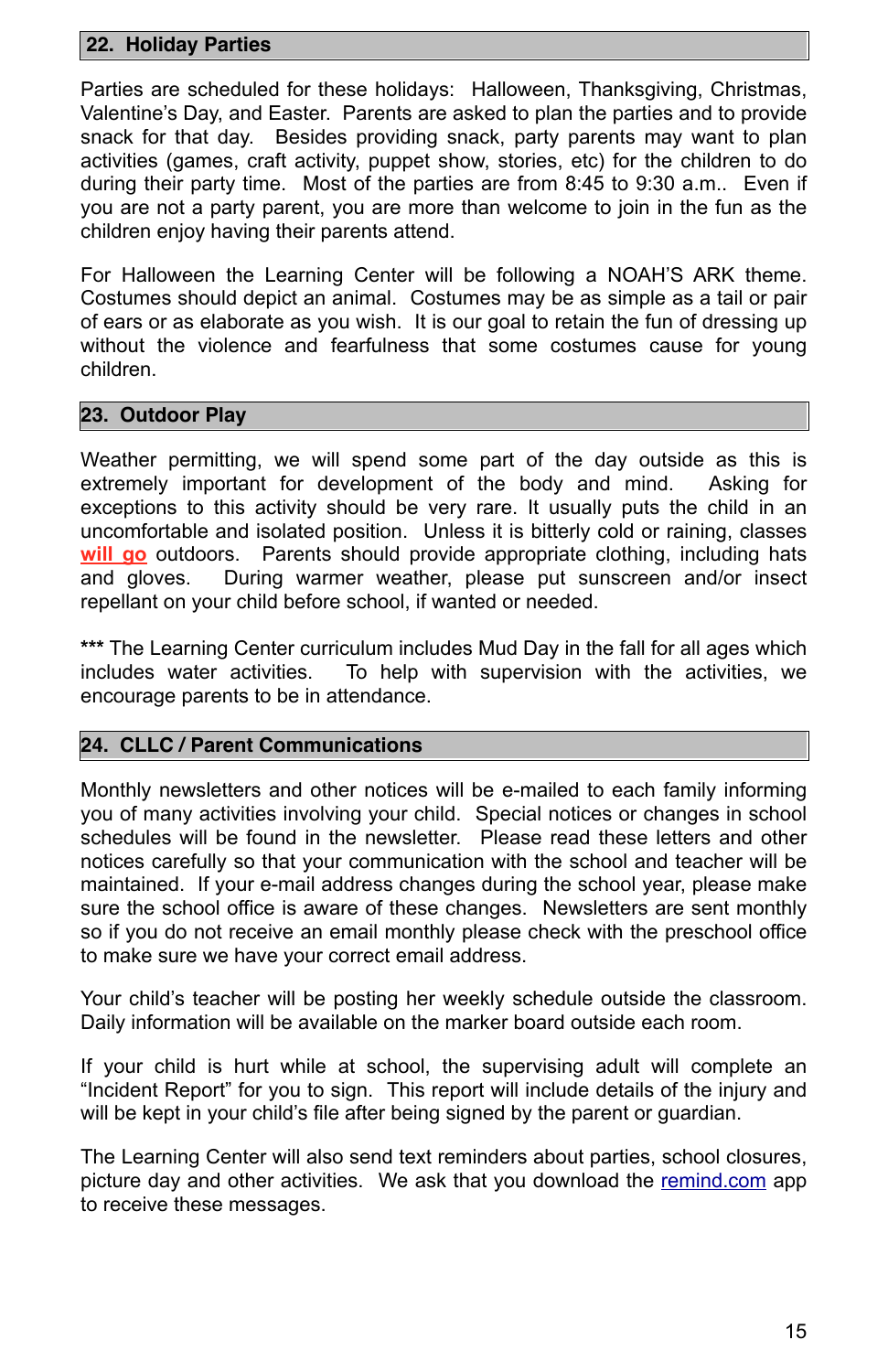#### <span id="page-15-0"></span>**25. Parent Concerns**

Please discuss any concerns first with your child's teacher as she would like to work with you to solve problem(s). If you have unmet needs, then please contact The Learning Center director.

#### <span id="page-15-1"></span>**26. Conferences**

Scheduled parent-teacher conferences, which are held during school hours, are arranged in March and April. If you feel the need for additional conferences, teachers will be happy to meet with you. Please schedule an appointment with your child's teacher. Visits with the teacher before or during class are not appropriate. This is the teacher's time with and for the children.

#### <span id="page-15-2"></span>**27. Parent Participation**

Parents are welcome and encouraged to be active in our program by sharing talents, hobbies, and joining field trips. In addition, let the Director know if you would be willing to substitute on occasion or be a library volunteer. We also welcome parent participation in planning holiday class parties. Your child's teacher will be asking for volunteers during Open House.

### Please send a water bottle to school each day to use in the classroom and on the playground.

#### <span id="page-15-3"></span>**28. Lunches**

Your child should eat breakfast before he/she arrives at school. If your child must finish their breakfast, it would be most helpful to the teachers if you could have your child finish eating before entering the classroom....whether it be outside the church entrance or in your car. Once your child is finished, we ask that you have them go by the restroom and wash their hands before entering the classroom. This will help us as we strive to keep the toys and classroom manipulative clean.

Each child will bring his / her own lunch. Lunch time is very important and is greatly anticipated by the children. To comply with minimum standards, the child's lunch should provide one-third (1/3) of his/her daily food needs. Please help us and your children by sending nutritious lunches. Each child may bring a drink in their lunchbox or drink from their personal water bottle.

#### **\*\*\* We ask that no food be sent for lunch that needs to be heated. \*\*\***

**According to state guidelines, all food served must not present a risk of** 

**choking for infants and toddlers. As a result, we ask that all grapes, hotdogs, corny dogs, cherry tomatoes, etc. be cut up horizontally per state request.** 

#### <span id="page-15-4"></span>**29. Rest-time**

All children (18 months - Pre-k class) will have a quiet time after lunch and are encouraged to rest. Each classroom follows a routine of toileting, hand washing, and listening to or looking at books and quiet tapes/music. Lights are lowered during this time. Special rest items such as favorite blankets or stuffed animals are permitted during this time. All children must have a plastic, foldable Kindermat or bed roll for use during rest time. Please label your child's mat with his/her name. We highly recommend that your child's Kindermat is slipped into a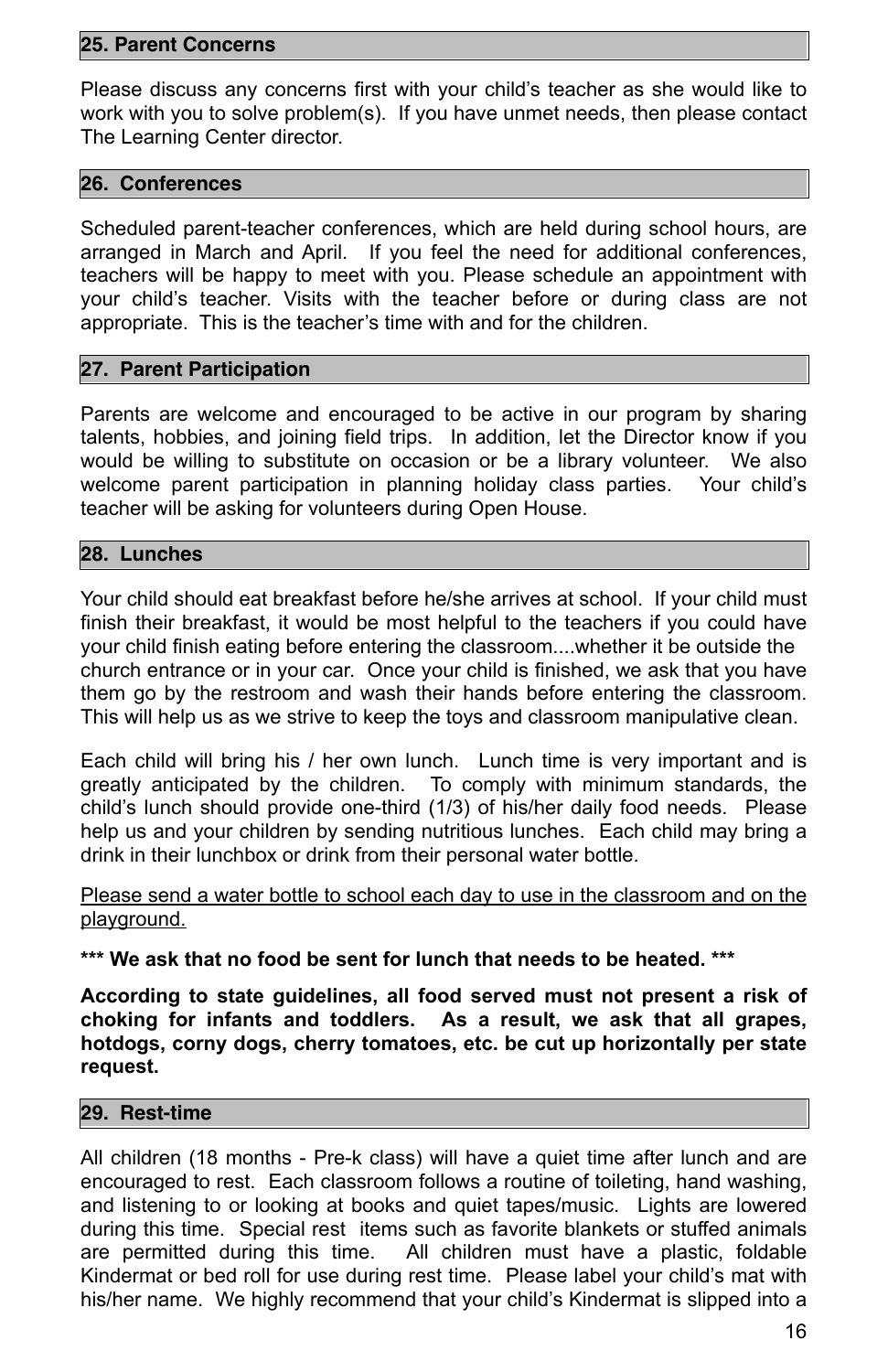king size pillowcase as it helps eliminate noise when children move on their mats.

Children in the Kinder-Prep class do not need to bring a nap mat or blanket. These children will have a quiet reading time.

State guidelines require that all bedding be washed weekly. Please take your child's blankets and/or sheet home at the end of each week and return to school on your child's next school day. If your child uses a pillowcase or mat cover of any type, we ask that it be replaced by a parent when it is returned to school each week. Minimum standards state that a child may not use a mat that has any inside foam showing from a crack or tear.

#### <span id="page-16-0"></span>**30. Potty Training Policy**

Our approach towards potty training is one of positive reinforcement and encouragement. Potty training is a learning experience just like learning to ride a bike. Children are not punished or shamed into using the toilet. If you desire to bring Pull-Ups, we ask that you bring the kind with the Velcro sides. Cooperation between parents and teachers is essential for potty training to be a successful, positive learning experience for the child. Please realize that it is not the responsibility of The Learning Center to potty train your child. We will make every possible attempt to support the potty training process, but it is our belief that an "accident" is something that happens occasionally. If a child requires a change of clothes multiple times in one day, he or she is not ready to be wearing underwear on a regular basis. Please try to be patient and understand that potty training may be a long and frustrating process.

Children in our 3 & 4 year old classes must be potty trained prior to the school year starting.

#### <span id="page-16-1"></span>**31. Chapel / Bible Stories**

The Learning Center is part of the education program of Christ Lutheran Church. Weekly Bible stories that emphasize God's love and care are a part of our Chapel curriculum. Teachers may also include Bible story activities during the week. Chapel will be held once each week in the sanctuary and will be led by the Pastor, Center Director, Faith Formation Director, or other staff person. We welcome your participation. See the monthly newsletter for dates and times.

#### <span id="page-16-2"></span>**32. Animals in the Classroom**

All parents will be notified in writing when animals are or will be present in the classroom.

#### <span id="page-16-3"></span> **33. Share Time / Bringing Pets to School**

Children love to bring their belongings to school, but many times the child will leave the school upset because of a lost or broken toy. Therefore, please do not let your child bring unnecessary items to school. Your child's teacher may designate a "Show and Tell" time. Please follow her directions as to the type of items she prefers. It is very popular for children to want to share their pets, but we ask that you consult the teacher before bringing any animal to school. Parents must provide proof of rabies vaccination for all cats and dogs. There can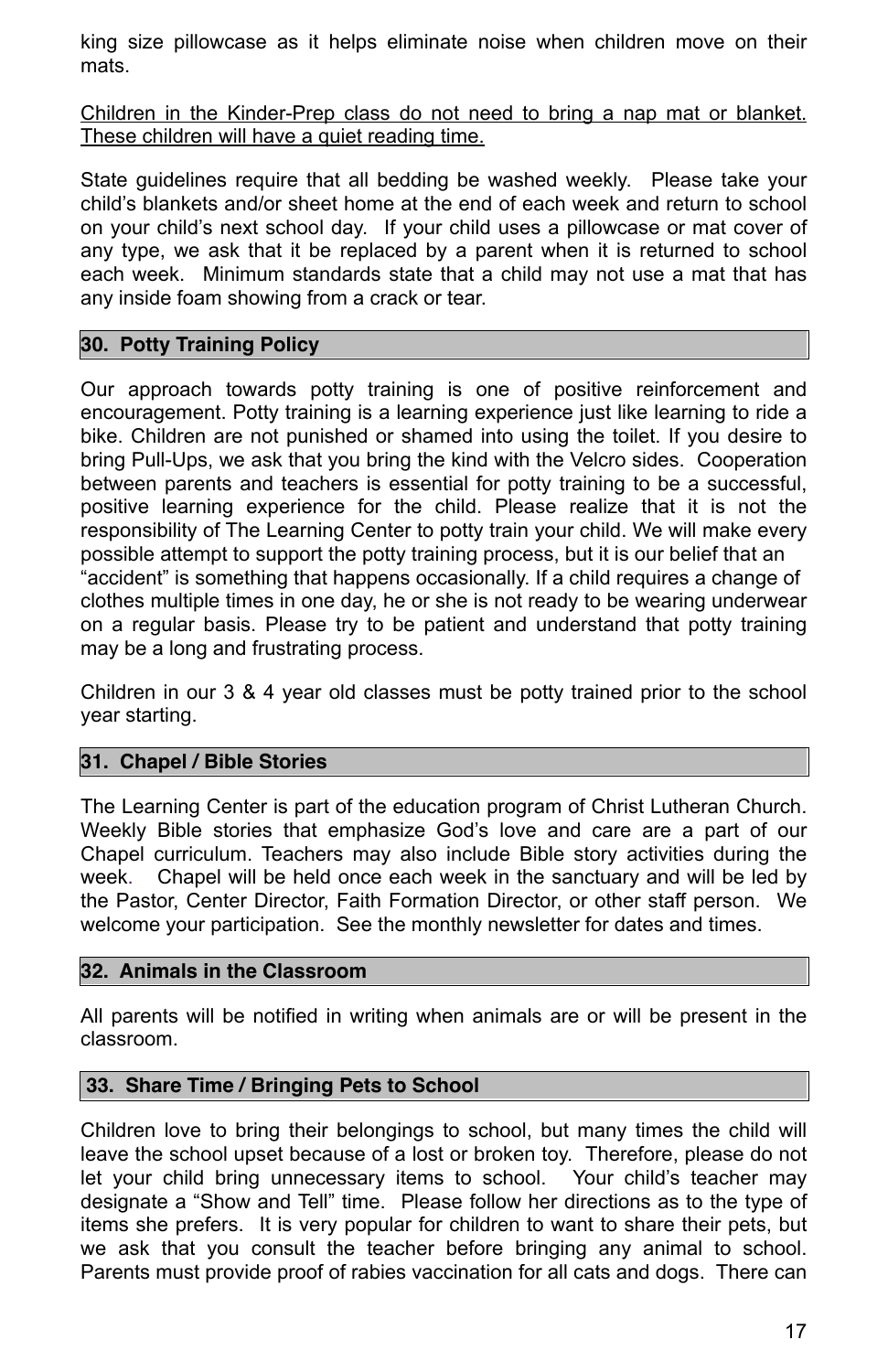be no exceptions. Parents should remain with the animal for supervision. Small animals should be in cages.

#### <span id="page-17-0"></span>**34. Book Orders**

Periodically the Learning Center will send home book order forms. If you wish to purchase these children's books, you may do so online or by completing the form and returning it with the required money to school by the date on the form.

Book orders provide families the opportunity to purchase quality children's books at a reasonable cost. Book orders are not a fundraiser for the school, however the school does earn bonus points from each purchase which are used toward free books for the preschool.

#### <span id="page-17-1"></span>**35. Picture Policy**

On occasion, pictures may be taken by The Learning Center staff, professional photographers, and/or local newspaper personnel. These photos may be used on our website, social media (Facebook and Instagram) and our print advertising. Each family will be required to sign a Media Consent Form each year as part the registration paperwork. Participation is optional.

#### <span id="page-17-2"></span>**36. Emergency Preparedness Plan**

In the event of a gas leak, chemical spill, or other emergency that requires us to evacuate the children, the children shall be lined up immediately by the staff person in each room and shall be counted to be sure that no one is left behind. If time permits, the staff person shall be responsible for organizing the putting on of coats, etc. for the class. The children shall be placed in private automobiles belonging to the staff and other church employees and taken away from the area as directed by emergency personnel.

- If evacuation to the WEST is necessary, the children shall be taken to Tippitt Middle School, 1601 Leander Road, Georgetown, Texas (512-943-5040).
- If evacuation to the EAST is necessary, the children shall be taken to First United Methodist Church (The Learning Tree), 410 East University Avenue, Georgetown, Texas (512-863-2370).

If necessary, the children will be evacuated to a designed area determined by the Incident Commander at the time. The director shall be responsible for the removal of pertinent children's records.

In the event of an emergency, parents or guardians identified in the child's admission file will be notified by phone, email, or text of the type of emergency, sheltering location and any additional details specific to the emergency as soon as all children are safely sheltered. Additional notification will be sent when the emergency situation is remedied and sheltering precautions are lifted. For lockdowns, children will not be released until the area is deemed safe by local law enforcement.

Please ensure changes to contact information are immediately communicated with our office to ensure receipt of important communication.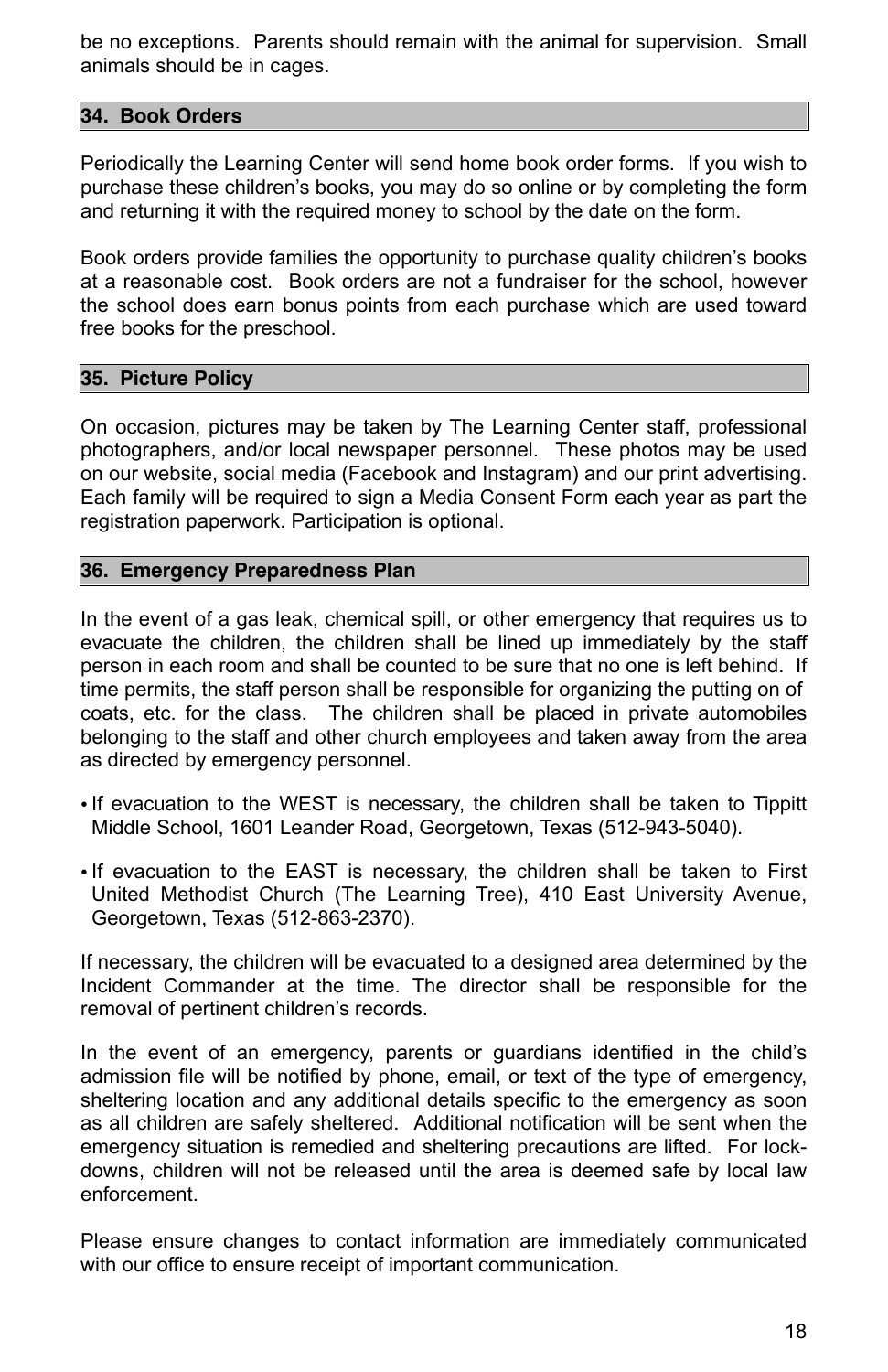The Director will notify the state licensing representative at 1-800-252-5400 as soon as possible after any occurrence that renders all or part of the program unsafe or unsanitary for a child.

#### <span id="page-18-0"></span>**37. Fire / Severe Weather / Lockdown Drills**

Fire, Severe Weather, and Lockdown drills are practiced routinely. An evacuation plan is in place in case of an emergency requiring evacuation of Christ Lutheran Church.

#### <span id="page-18-1"></span>**38. Changes in Operational Policies**

As a result of House Bill 2086 that passed during the 81<sup>st</sup> Legislature, information about gang-free zones must be distributed to parents and guardians of children in care at licensed child care centers.

Parents will be notified in writing (newsletters, special notes, etc.) of all changes in operational policies. This notice acknowledgement must be signed and dated by the parent and will be kept in the child's permanent file.

#### <span id="page-18-2"></span>**39. Reviewing Inspection Reports**

Parents may view the most recent fire inspection report, sanitation inspection report, gas inspection report, and the licensing minimum standards in the school office.

#### <span id="page-18-3"></span>**40. Gang-Free Zones**

What is a gang-free zone? A gang-free zone is a designated area around a specific location where certain gang related activity is prohibited and is subject to increased penalty under Texas law. Specific locations where certain gang related criminal activity is now prohibited include, but are not limited to, public schools, playground, video arcade facilities, and day care centers. Certain gang-related criminal activity that occurs within 1000 feet of a school or daycare center is a violation of the law.

#### <span id="page-18-4"></span>**41. Parent Code of Conduct**

Please understand, young children are present in our building. Some adult language is not appropriate for young children. The Learning Center prohibits swearing or cursing on our property.

Threatening staff, children, or other parents will not be tolerated per Texas Department of Family and Protective Services and The Learning Center. The Learning Center has the right to terminate care in the event of disruptive behavior from a parent or guardian.

The Learning Center must follow rules on discipline and guidance as outlined in the Texas Minimum Standards for Child Care Centers. All adults, including parents, must follow these rules while on our property.

#### <span id="page-18-5"></span>**42. Child Abuse and Neglect**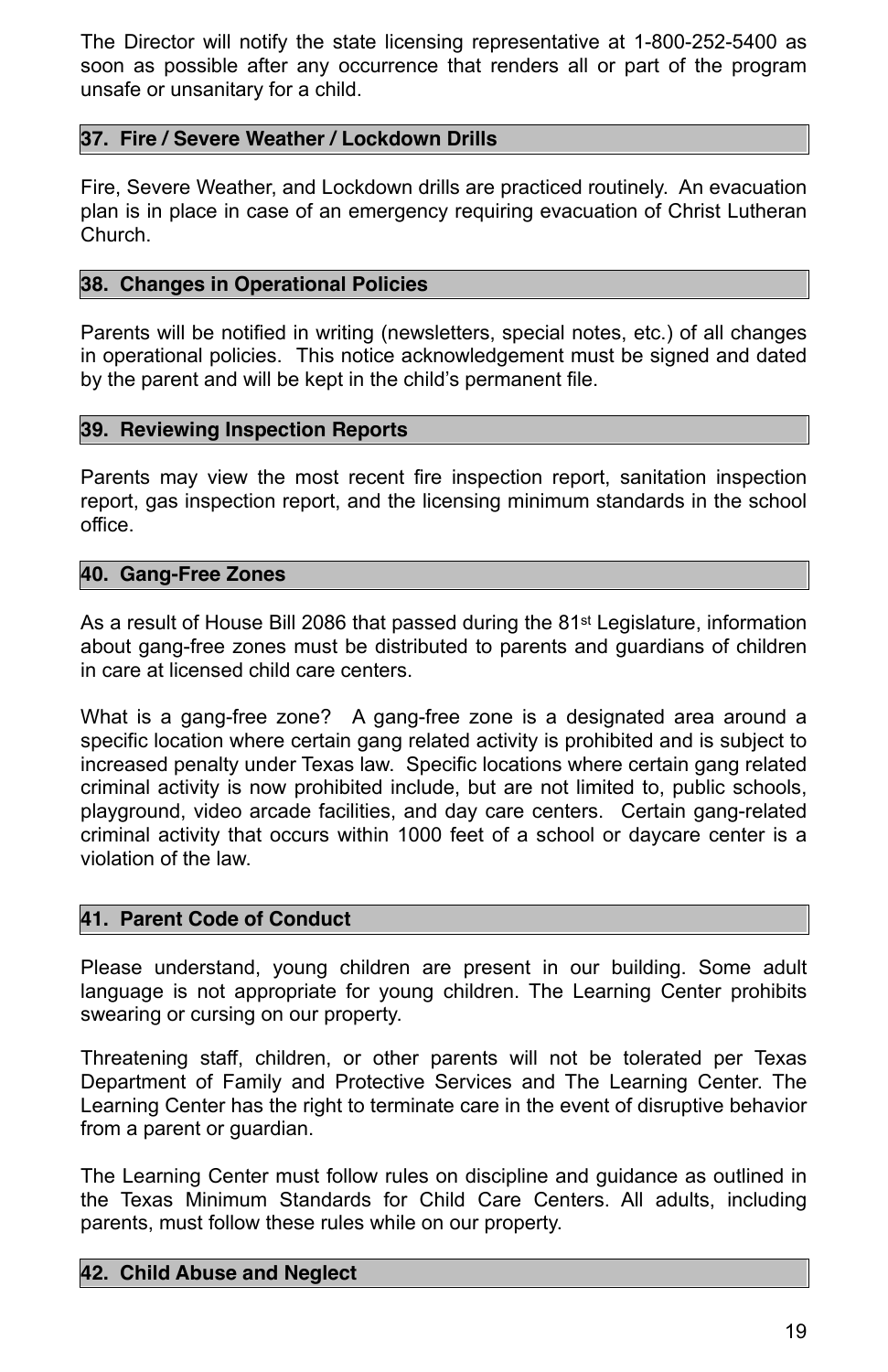All children have a right to live free from abuse. Children depend on their parents, family members, teachers and child care providers to love, nurture and protect them. As a child care provider, we will provide for the emotional and physical well-being of your child(ren) while in our facility.

## **Defining Child Abuse and Neglect**

Child abuse happens when somebody or some situation threatens the development, security and survival of a child. Many forms of abuse are criminal in nature. The definition of child abuse is a child who has had non-accidental physical injuries inflicted upon him, injuries which are at variance with the history given of them. The definition of child neglect is a child who has been abandoned, denied proper care and attention physically, educationally, emotionally or morally.

## **Recognizing Signs of Abuse**

Children show many different signs of abuse or neglect. While all children have scrapes, bruises and birthmarks, it's good to know some common signs of abuse and neglect. The State of Texas requires all licensed child care providers to obtain one hour of annual training in prevention techniques and the recognition of symptoms of abuse and neglect as well as the responsibility and procedure for reporting suspected abuse and neglect.

## **Reporting Abuse and Neglect**

The law requires any person who believes that a child, or person 65 years or older, or an adult with disabilities is being abused, neglected, or exploited to report the circumstances to DFPS. A person making a report is immune from civil or criminal liability provided they make the report in good faith, and the name of the person making the report is kept confidential. Any person suspecting abuse and not reporting it can be held liable for a a misdemeanor or state jail felony.

## **Increasing Awareness of Child Abuse and Neglect**

Parents and employees will be notified about workshops or presentations in the local area concerning the issues of child abuse and neglect, including warning signs and prevention techniques.

#### <span id="page-19-0"></span>**43. Dept. of Family and Protective Services**

The Learning Center is licensed and regulated by Texas Health & Human Services Commission and we follow the Texas Minimum Standards for Child Care Centers. Parents may review of a copy of these standards in our front office or view the standards online at www.hhs.texas.gov

## Texas Abuse/Neglect Hotline

1-800-252-5400 or [https://www.txabusehotline.org](https://www.txabusehotline.org/)

For reporting abuse, neglect, or exploitation of children, the elderly, or people with disabilities.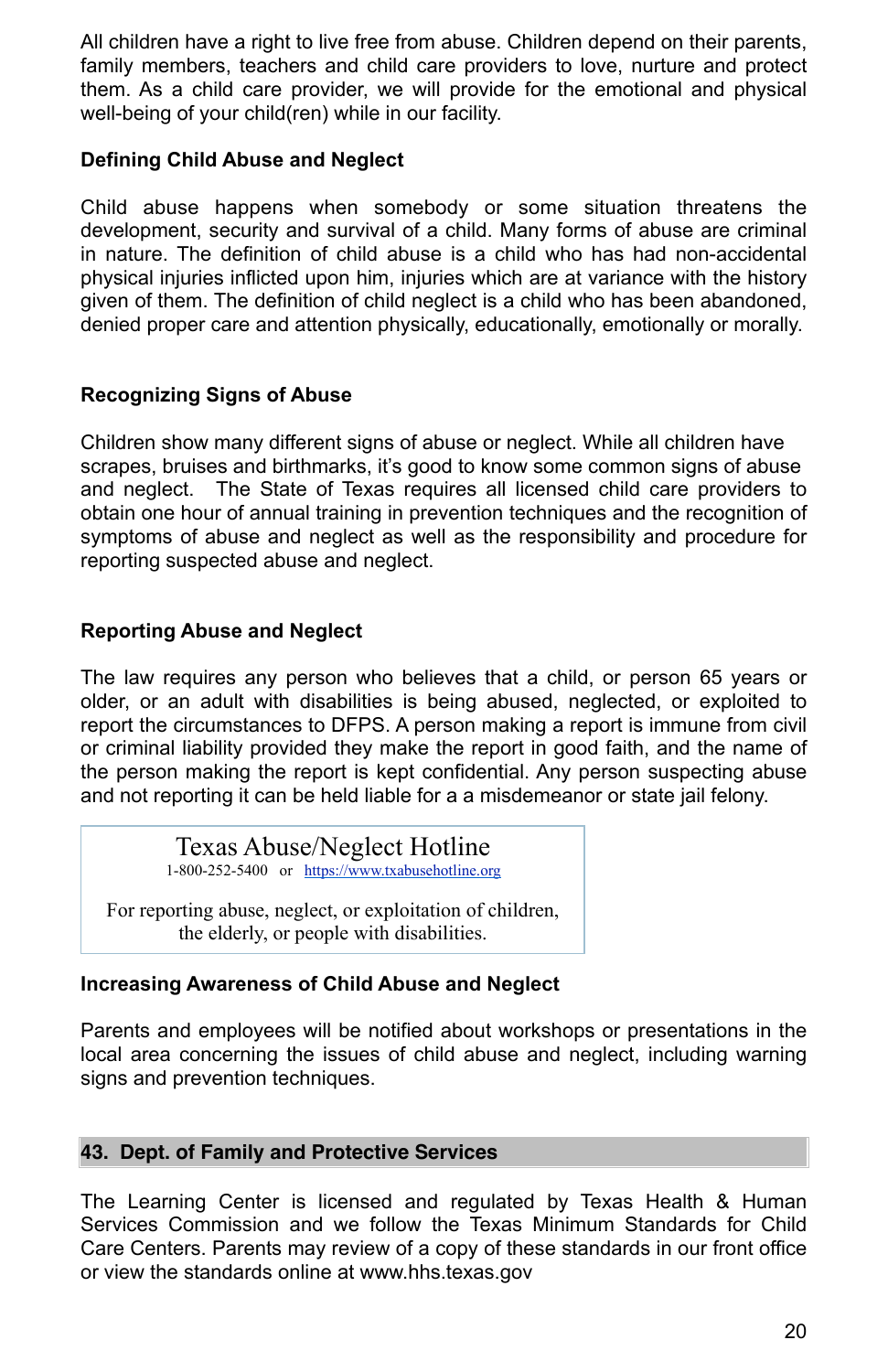Local Licensing Office: 512-834-3426 HHSC Address: 14000 Summit Drive, Suite 100, Austin, Texas 78728 Child Abuse Hotline: 1-800-252-5400 Texas Family & Protective Services website: [www.dfps.state.tx.us](http://www.dfps.state.tx.us)

## <span id="page-20-0"></span>**CLLC HEALTH POLICY STATEMENT**

Our first priority at The Learning Center is providing a healthy, safe learning environment for all children. Children/staff will be sent home as soon as possible if any of the following is experienced: an illness prevents the child from participating comfortably in activities (as determined by the staff); an illness results in a greater need for care than the staff can reasonably provide without compromising the health or safety of other children in the classroom; or a child is experiencing any of the following conditions:

- Fever of 100 (armpit reading) or greater, until 24 hours symptom free without fever reducing medication
- Signs/symptoms of severe illness, including: lethargy, uncontrolled coughing, inexplicable irritability or persistent crying, difficulty breathing, and/or wheezing
- Diarrhea (not associated with diet changes or medications). Child may not return to preschool until diarrhea stops for 24 hours or the continued diarrhea is deemed not infectious by a licensed health care professional
- Blood in stools not explainable by dietary change, medication, or hard stools
- Vomiting the child can return after vomiting has been resolved for 24 hours or until a health care provider determines the cause for vomiting is not contagious and the child is not in danger of dehydration
- Persistent abdominal pain (continues more than 2 hours) or intermittent pain associated with fever or other signs/symptoms of illness
- Mouth sores with drooling, unless a health care provider determines the sores are not contagious
- Rash until a physician determines that these symptoms do not indicate a communicable disease
- Pink eye (conjunctivitis) until after treatment has been initiated for 24 hours
- 
- Head lice, from the end of the day until after first treatment
- Scabies, until after treatment has been completed
- Tuberculosis, until a health care provider states that the child is on appropriate therapy and can attend child care
- Impetigo, until 24 hours after treatment has been initiated
- Hand Foot and Mouth sores have dried and crusted and no fever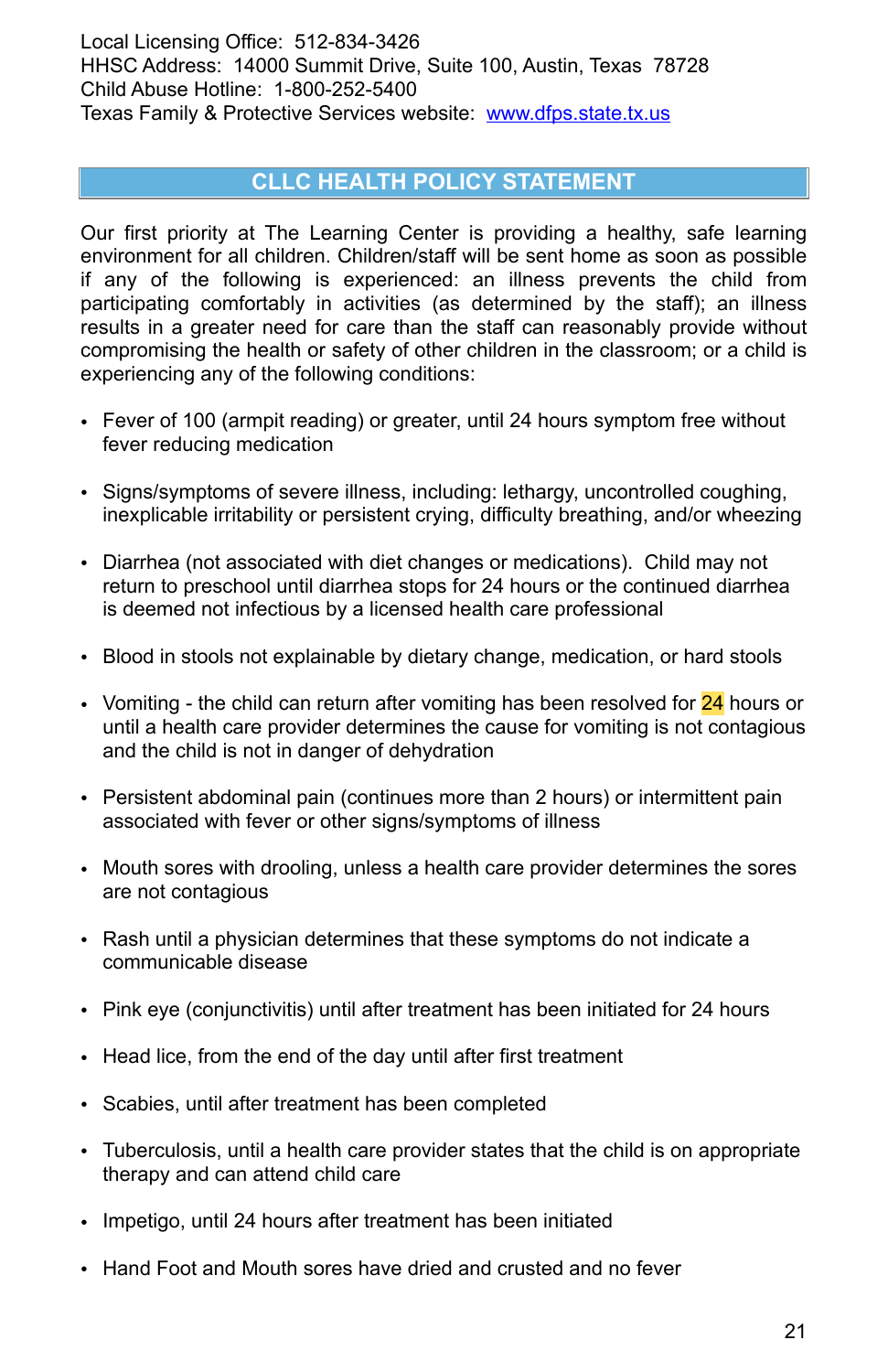- Strep throat, until 24 hours after initial antibiotic treatment and cessation of fever
- Chicken pox, until all sores have dried and crusted (usually 6 days)

## <span id="page-21-0"></span>**CLLC HEALTH POLICY STATEMENT - Continued**

- Pertussis, until 5 days of appropriate antibiotic treatment has been completed
- Mumps, until 9 days after onset of symptoms
- Hepatitis A virus, until 1 week after onset of illness
- Measles, until 4 days after onset of rash
- Rubella, until 6 days after onset of rash
- Unspecified respiratory tract illness accompanied by another illness which requires exclusion
- Herpes simplex, with uncontrollable drooling
- Covid 19: Stay home for at least 5 days and isolate from others in your home. End isolation after 5 full days if you are fever-free for 24 hours (without the use of fever-reducing medication) and your symptoms are improving.

A child who becomes ill while at The Learning Center must be removed from the classroom in order to limit exposure of other children to communicable disease. An ill child will be sent to the office to wait for his/her parent to arrive.

The Learning Center reserves the right to make the final determination of exclusion due to illness. Any exceptions to our illness policy will require a written note from a licensed health care professional stating that the child is not contagious.

**Please keep your child at home until these symptoms disappear or until your physician determines that your child can return to school without spreading an infection to others.** 

22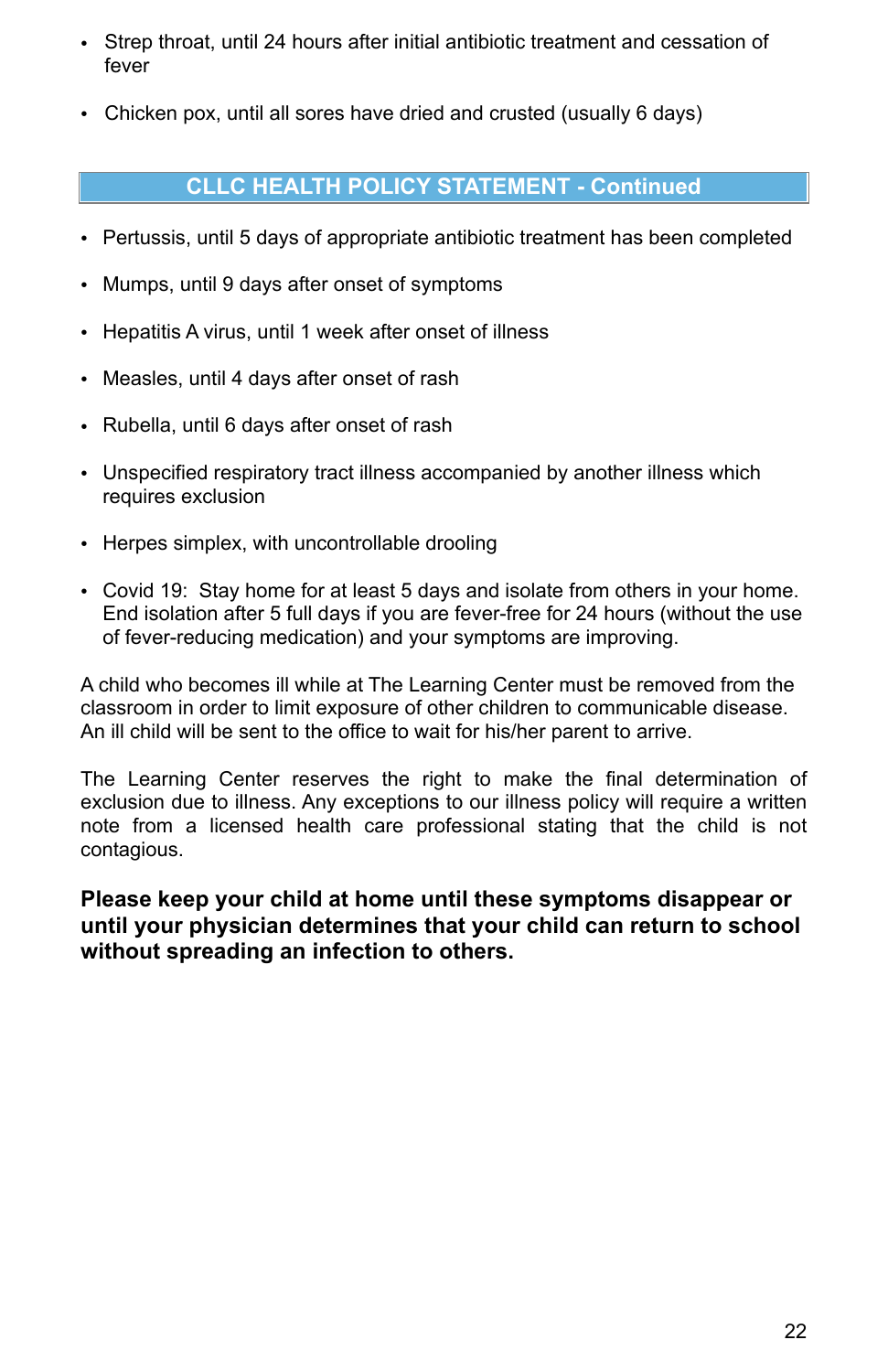# <span id="page-22-0"></span>**2022-2023 CLLC School Calendar**



|    |    |    |              |    |    |    | Aug 29 & 30 | Open House                         |    |    |    |                   |    |    |     |
|----|----|----|--------------|----|----|----|-------------|------------------------------------|----|----|----|-------------------|----|----|-----|
|    |    |    | October 2022 |    |    |    | Sep 1       | First Day of Classes for TWTH      |    |    |    | <b>April 2023</b> |    |    |     |
| S  | М  |    | W            |    |    | S. | Sep 2       | <b>Friday Falcons Class begins</b> |    | M  |    | W                 |    |    | - S |
|    |    |    |              |    |    |    | Sep 5       | <b>School Holiday (Labor Day)</b>  |    |    |    |                   |    |    |     |
|    |    |    |              | 6  |    | 8  | Sep 12      | Monday Monkeys begin               |    |    |    |                   | 6  |    | 8   |
| 9  |    | 11 | 12           |    |    | 15 | Sep 19      | School Holiday (Monday Monkeys)    |    | 10 |    |                   | 13 |    | 15  |
| 16 |    | 18 | 19           | 20 | 21 | 22 | Sep 21      | Mud Day (9:00 a.m.)                | 16 |    | 18 | 19                | 20 | 21 | 22  |
| 23 | 24 | 25 | 26           | 27 | 28 | 29 | TBD         | Firemen Visit                      | 23 | 24 | 25 | 26                | 27 | 28 | 29  |
|    |    |    |              |    |    |    |             |                                    |    |    |    |                   |    |    |     |

| S                       |                                                             | S              | F              | September 2022<br>т | W                       | т                       | M               | S              |
|-------------------------|-------------------------------------------------------------|----------------|----------------|---------------------|-------------------------|-------------------------|-----------------|----------------|
|                         |                                                             | 3              | $\overline{2}$ | 1                   |                         |                         |                 |                |
| 5                       | CHRI                                                        | 10             | 9              | 8                   | $\overline{7}$          | 6                       | $5\overline{)}$ | 4              |
| 12                      |                                                             | 17             | 16             | 15                  | 14                      | 13                      | 12              | 11             |
| 19                      |                                                             | 24             | 23             | 22                  | 21                      | 20                      | 19              | 18             |
| 26                      | · LEARNING CENTER ·                                         |                | 30             | 29                  | 28                      | 27                      | 26              | 25             |
|                         | Open House<br>Aug 29 & 30                                   |                |                |                     |                         |                         |                 |                |
|                         | First Day of Classes for TWTH<br>Sep 1                      |                |                |                     | October 2022            |                         |                 |                |
| $\mathsf S$             | Sep <sub>2</sub><br><b>Friday Falcons Class begins</b>      | S              | F              | Τ                   | W                       | T                       | M               | S              |
|                         | Sep 5<br><b>School Holiday (Labor Day)</b>                  | 1              |                |                     |                         |                         |                 |                |
| $\overline{\mathbf{c}}$ | Monday Monkeys begin<br>Sep 12                              | 8              | $\overline{7}$ | 6                   | 5                       | 4                       | 3               | $\overline{2}$ |
| 9                       | Sep 19<br><b>School Holiday (Monday Monkeys)</b>            | 15             | 14             | 13                  | 12                      | 11                      | 10              | 9              |
| 16                      | Sep 21<br>Mud Day (9:00 a.m.)                               | 22             | 21             | 20                  | 19                      | 18                      | 17              | 16             |
| 23                      | Firemen Visit<br>TBD                                        | 29             | 28             | 27                  | 26                      | 25                      | 24              | 23             |
| 30                      |                                                             |                |                |                     |                         |                         | 31              | 30             |
|                         | Oct 5<br><b>Parent Meet &amp; Greet</b>                     |                |                |                     | <b>November 2022</b>    |                         |                 |                |
| S                       | Oct <sub>7</sub><br><b>School Holiday (Friday Falcons)</b>  | S              | F              | T                   | W                       | T                       | M               | S              |
|                         | Oct 10<br><b>School Holiday (Monday Monkeys)</b>            | 5              | 4              | 3                   | $\mathbf{2}$            | 1                       |                 |                |
| $\overline{7}$          | Oct 27<br>In the Ark with Noah (Halloween)                  | 12             | 11             | 10                  | 9                       | 8                       | 7               | 6              |
| 14<br>21                | <b>TBD</b><br><b>Teddy Bear Portraits</b>                   | 19<br>26       | 18             | 17<br>24            | 16<br>23                | 15<br>22                | 14<br>21        | 13<br>20       |
| 28                      |                                                             |                | 25             |                     | 30                      | 29                      | 28              | 27             |
|                         | Nov 17<br><b>Thanksgiving Brunch</b>                        |                |                |                     |                         |                         |                 |                |
|                         | Nov 21 - 25<br><b>Fall Break - Thanksgiving Holidays</b>    |                |                |                     | <b>December 2022</b>    |                         |                 |                |
| $\overline{s}$          | <b>Christmas Parties</b><br>Dec 15                          | S              | F              | T                   | $\overline{W}$          | $\overline{\top}$       | M               | $\overline{s}$ |
|                         | Dec 19 - Jan 3, 2023<br><b>Christmas Holidays</b>           | 3              | $\mathbf{2}$   | 1                   |                         |                         |                 |                |
| $\overline{4}$          |                                                             | 10             | 9              | 8                   | $\overline{7}$          | 6                       | 5               | 4              |
| 11                      | Classes resume for TWTH Classes<br>Jan 4                    | 17             | 16             | 15                  | 14                      | 13                      | 12              | 11             |
| 18                      | Classes resume for Friday Falcons<br>Jan 6                  | 24             | 23             | 22                  | 21                      | 20                      | 19              | 18             |
| 25                      | Classes resume for Monday Monkeys<br>Jan 9                  | 31             | 30             | 29                  | 28                      | 27                      | 26              | 25             |
|                         | <b>Little Olympics</b><br>Jan 11                            |                |                |                     |                         |                         |                 |                |
|                         | <b>School Holiday (Monday Monkeys)</b><br><b>Jan 16</b>     |                |                |                     | <b>January 2023</b>     |                         |                 |                |
| $\mathsf S$             |                                                             | $\mathsf S$    | $\mathsf F$    | Τ                   | W                       | Τ                       | M               | S              |
|                         | <b>Valentines Parties</b><br>Feb 14                         | $\overline{7}$ | 6              | 5                   | $\overline{\mathbf{4}}$ | $\overline{\mathbf{3}}$ | $\overline{2}$  | 1              |
| $\overline{c}$          | Feb <sub>20</sub><br><b>School Holiday (Monday Monkeys)</b> | 14             | 13             | 12                  | 11                      | 10                      | 9               | 8              |
| $\boldsymbol{9}$        | <b>School Holiday (TWTH)</b><br>Feb <sub>21</sub>           | 21             | 20             | 19                  | 18                      | 17                      | 16              | 15             |
| 16                      |                                                             | 28             | 27             | 26                  | 25                      | 24                      | 23              | 22             |
| 23                      | Mar 1<br><b>Texas Days</b>                                  |                |                |                     |                         | 31                      | 30              | 29             |
| 30                      | Mar 13 - 16<br><b>School Holiday - Spring Break</b>         |                |                |                     |                         |                         |                 |                |
|                         |                                                             |                |                |                     | <b>February 2023</b>    |                         |                 |                |
| $\mathbf{C}$            |                                                             | $\mathbf{C}$   | $\blacksquare$ |                     | $\overline{M}$          |                         | $\mathbf{A}$    | $\mathbf C$    |

|                            |  | 1 2 3 4 |  |
|----------------------------|--|---------|--|
| 5 6 7 8 9 10 1             |  |         |  |
| 12  13  14  15  16  17  18 |  |         |  |
| 19 20 21 22 23 24 2        |  |         |  |
| 26 27 28                   |  |         |  |
|                            |  |         |  |

**Christ Lutheran Learning Center** June 12 - 16 Kidz Kamp Session #3 **Bad Weather Policy** 510 Luther Drive **The Superint Contract Contract Contract Contract Contract Contract Contract Contract Contract Constant CLLC follows the GISD schedule on bad** 

|                         |                |                         | <b>September 2022</b> |              |                |                |                               |                                              |                |                |                | <b>March 2023</b>      |              |                |       |
|-------------------------|----------------|-------------------------|-----------------------|--------------|----------------|----------------|-------------------------------|----------------------------------------------|----------------|----------------|----------------|------------------------|--------------|----------------|-------|
| S                       | M              | т                       | W                     | Τ            | F              | $\mathbf S$    |                               |                                              | $\overline{s}$ | M              | т              | W                      | т            | F              | S     |
|                         |                |                         |                       | $\mathbf{1}$ | $\overline{2}$ | 3              |                               |                                              |                |                |                | 1                      | $\mathbf 2$  | 3              | 4     |
| 4                       | 5              | 6                       | 7                     | 8            | 9              | 10             |                               | CHRIST                                       | 5              | 6              | $\overline{7}$ | 8                      | 9            | 10             | 11    |
| 11                      | 12             | 13                      | 14                    | 15           | 16             | 17             |                               |                                              | 12             | 13             | 14             | 15                     | 16           | 17             | 18    |
| 18                      | 19             | 20                      | 21                    | 22           | 23             | 24             |                               | UTHERAN                                      | 19             | 20             | 21             | 22                     | 23           | 24             | 25    |
|                         | 26             | 27                      | 28                    | 29           | 30             |                |                               | . LEARNING CENTER .                          | 26             | 27             | 28             | 29                     | 30           | 31             |       |
| 25                      |                |                         |                       |              |                |                |                               |                                              |                |                |                |                        |              |                |       |
|                         |                |                         |                       |              |                |                | Aug 29 & 30                   | Open House                                   |                |                |                |                        |              |                |       |
|                         |                |                         | October 2022          | т            |                |                | Sep 1                         | First Day of Classes for TWTH                |                |                | т              | <b>April 2023</b><br>W | т            |                |       |
| S                       | M              | т                       | W                     |              | F              | S              | Sep 2                         | <b>Friday Falcons Class begins</b>           | S              | M              |                |                        |              | F              | S     |
|                         |                |                         |                       |              |                |                | Sep 5                         | <b>School Holiday (Labor Day)</b>            |                |                |                |                        |              |                | 1     |
| $\overline{\mathbf{c}}$ | 3              | 4                       | 5                     | 6            | $\overline{7}$ | 8              | Sep 12                        | <b>Monday Monkeys begin</b>                  | 2              | 3              | 4              | 5                      | 6            | $\overline{7}$ | 8     |
| 9                       | 10             | 11                      | 12                    | 13           | 14             | 15             | Sep 19                        | <b>School Holiday (Monday Monkeys)</b>       | 9              | 10             | 11             | 12                     | 13           | 14             | 15    |
| 16                      | 17             | 18                      | 19                    | 20           | 21             | 22             | Sep 21                        | Mud Day (9:00 a.m.)                          | 16             | 17             | 18             | 19                     | 20           | 21             | 22    |
| 23                      | 24             | 25                      | 26                    | 27           | 28             | 29             | <b>TBD</b>                    | <b>Firemen Visit</b>                         | 23             | 24             | 25             | 26                     | 27           | 28             | 29    |
| 30                      | 31             |                         |                       |              |                |                |                               |                                              | 30             |                |                |                        |              |                |       |
|                         |                |                         | <b>November 2022</b>  |              |                |                | Oct 5                         | Parent Meet & Greet                          |                |                |                | <b>May 2023</b>        |              |                |       |
| S                       | M              |                         | W                     | т            | F              | S              | Oct <sub>7</sub>              | <b>School Holiday (Friday Falcons)</b>       | S              | M              | T              | W                      |              | F              | S     |
|                         |                | 1                       | 2                     | 3            | 4              | 5              | Oct 10                        | <b>School Holiday (Monday Monkeys)</b>       |                | 1              | 2              | 3                      | 4            | 5              | $\,6$ |
| 6                       | 7              | 8                       | 9                     | 10           | 11             | 12             | Oct 27                        | In the Ark with Noah (Halloween)             | 7              | 8              | 9              | 10                     | 11           | 12             | 13    |
| 13                      | 14             | 15                      | 16                    | 17           | 18             | 19             | TBD                           | <b>Teddy Bear Portraits</b>                  | 14             | 15             | 16             | 17                     | 18           | 19             | 20    |
| 20                      | 21             | 22                      | 23                    | 24           | 25             | 26             |                               |                                              | 21             | 22             | 23             | 24                     | 25           | 26             | 27    |
| 27                      | 28             | 29                      | 30                    |              |                |                | Nov 17                        | <b>Thanksgiving Brunch</b>                   | 28             | 29             | 30             | 31                     |              |                |       |
|                         |                |                         |                       |              |                |                | Nov 21 - 25                   | <b>Fall Break - Thanksgiving Holidays</b>    |                |                |                |                        |              |                |       |
|                         |                |                         | <b>December 2022</b>  |              |                |                |                               |                                              |                |                |                | <b>June 2023</b>       |              |                |       |
| $\overline{s}$          | M              |                         | W                     | т            | F              | S              | Dec 15                        | <b>Christmas Parties</b>                     | S              | M              |                | W                      |              | F              | S     |
|                         |                |                         |                       | 1            | $\mathbf 2$    | 3              | Dec 19 - Jan 3, 2023          | <b>Christmas Holidays</b>                    |                |                |                |                        | 1            | 2              | 3     |
| 4                       | 5              | 6                       | 7                     | 8            | 9              | 10             |                               |                                              | 4              | 5              | 6              | $\overline{7}$         | 8            | 9              | 10    |
| 11                      | 12             | 13                      | 14                    | 15           | 16             | 17             |                               | Classes resume for TWTH Classes              | 11             | 12             | 13             | 14                     | 15           | 16             | 17    |
|                         |                |                         |                       |              | 23             |                | Jan 4                         |                                              |                |                |                | 21                     | 22           | 23             | 24    |
| 18                      | 19             | 20                      | 21                    | 22           |                | 24             | Jan 6                         | Classes resume for Friday Falcons            | 18             | 19             | 20             |                        |              |                |       |
| 25                      | 26             | 27                      | 28                    | 29           | 30             | 31             | Jan 9                         | Classes resume for Monday Monkeys            | 25             | 26             | 27             | 28                     | 29           | 30             |       |
|                         |                |                         |                       |              |                |                | <b>Jan 11</b>                 | <b>Little Olympics</b>                       |                |                |                |                        |              |                |       |
|                         |                | $\top$                  | <b>January 2023</b>   |              |                |                | <b>Jan 16</b>                 |                                              |                |                |                | <b>July 2023</b>       |              |                |       |
| $\mathbf S$             | M              |                         |                       |              |                |                |                               | <b>School Holiday (Monday Monkeys)</b>       |                |                |                |                        |              |                |       |
| $\mathbf 1$             |                |                         | W                     | Τ            | F              | ${\mathsf S}$  |                               |                                              | S              | M              | т              | W                      | т            | F              | S     |
|                         | $\overline{2}$ | 3                       | 4                     | ${\bf 5}$    | 6              | $\overline{7}$ | Feb 14                        | <b>Valentines Parties</b>                    |                |                |                |                        |              |                | 1     |
| 8                       | 9              | 10                      | 11                    | 12           | 13             | 14             | Feb 20                        | <b>School Holiday (Monday Monkeys)</b>       | 2              | 3              | 4              | 5                      | 6            | 7              | 8     |
| 15                      | 16             | 17                      | 18                    | 19           | 20             | 21             | Feb 21                        | <b>School Holiday (TWTH)</b>                 | 9              | 10             | 11             | 12                     | 13           | 14             | 15    |
| 22                      | 23             | 24                      | 25                    | 26           | 27             | 28             |                               |                                              | 16             | 17             | 18             | 19                     | 20           | 21             | 22    |
| 29                      | 30             | 31                      |                       |              |                |                | Mar 1                         | <b>Texas Days</b>                            | 23             | 24             | 25             | 26                     | 27           | 28             | 29    |
|                         |                |                         |                       |              |                |                | Mar 13 - 16                   | <b>School Holiday - Spring Break</b>         | 30             | 31             |                |                        |              |                |       |
|                         |                |                         | <b>February 2023</b>  |              |                |                |                               |                                              |                |                |                | August 2023            |              |                |       |
| $\overline{s}$          | M              | т                       | W                     | т            | F              | ${\mathsf S}$  | Apr <sub>6</sub>              | <b>Easter Parties</b>                        | S              | M              | Τ              | W                      | Τ            | F              | S     |
|                         |                |                         | 1                     | $\mathbf 2$  | $\mathbf 3$    | 4              | Apr 7                         | <b>School Holiday (Friday Falcons)</b>       |                |                | 1              | $\mathbf{2}$           | $\mathbf{3}$ | 4              | 5     |
|                         | 6              | $\overline{\mathbf{7}}$ | 8                     | 9            | 10             |                |                               |                                              | 6              | $\overline{7}$ | 8              | 9                      |              | 11             |       |
| 5                       |                |                         |                       |              |                | 11             | Apr 10                        | <b>School Holiday (Monday Monkeys)</b>       |                |                |                |                        | 10           |                | 12    |
| 12                      | 13             | 14                      | 15                    | 16           | 17             | 18             |                               |                                              | 13             | 14             | 15             | 16                     | 17           | 18             | 19    |
| 19                      | 20             | 21                      | 22                    | 23           | 24             | 25             | <b>May 11</b>                 | Last day for TWTH program (Graduation)       | 20             | 21             | 22             | 23                     | 24           | 25             | 26    |
| 26                      | 27             | 28                      |                       |              |                |                | <b>May 12</b>                 | Last day (Friday Falcons)                    | 27             | 28             | 29             | 30                     | 31           |                |       |
|                         |                |                         |                       |              |                |                | May 30 - June 1<br>June 5 - 8 | Kidz Kamp Session #1<br>Kidz Kamp Session #2 |                |                |                |                        |              |                |       |

|             |                         |                         | <b>November 2022</b> |             |                         |                | Oct <sub>5</sub>        |             |                      | <b>Parent Meet &amp; Greet</b>                                      |                         |                |                         | <b>May 2023</b>    |          |                |                           |
|-------------|-------------------------|-------------------------|----------------------|-------------|-------------------------|----------------|-------------------------|-------------|----------------------|---------------------------------------------------------------------|-------------------------|----------------|-------------------------|--------------------|----------|----------------|---------------------------|
| S           | M                       | т                       | W                    | T           | F                       | S              | Oct <sub>7</sub>        |             |                      | <b>School Holiday (Friday Falcons)</b>                              | S                       | M              | т                       | W                  | т        | F              | S                         |
|             |                         |                         | $\mathbf{2}$         | 3           | 4                       | 5              | Oct 10                  |             |                      | <b>School Holiday (Monday Monkeys)</b>                              |                         | 1              | $\mathbf 2$             | 3                  | 4        | 5              | 6                         |
| 6           | $\overline{7}$          | 8                       | 9                    | 10          | 11                      | 12             | Oct 27                  |             |                      | In the Ark with Noah (Halloween)                                    | 7                       | 8              | 9                       | 10                 | 11       | 12             | 13                        |
| 13          | 14                      | 15                      | 16                   | 17          | 18                      | 19             | <b>TBD</b>              |             |                      | <b>Teddy Bear Portraits</b>                                         | 14                      | 15             | 16                      | 17                 | 18       | 19             | 20                        |
| 20          | 21                      | 22                      | 23                   | 24          | 25                      | 26             |                         |             |                      |                                                                     | 21                      | 22             | 23                      | 24                 | 25       | 26             | 27                        |
| 27          | 28                      | 29                      | 30                   |             |                         |                | <b>Nov 17</b>           |             |                      | <b>Thanksgiving Brunch</b>                                          | 28                      | 29             | 30                      | 31                 |          |                |                           |
|             |                         |                         |                      |             |                         |                |                         | Nov 21 - 25 |                      | <b>Fall Break - Thanksgiving Holidays</b>                           |                         |                |                         |                    |          |                |                           |
|             |                         |                         | December 2022        |             |                         |                |                         |             |                      |                                                                     |                         |                |                         | <b>June 2023</b>   |          |                |                           |
| S           | M                       |                         | W                    |             | F                       | $\mathbf S$    | <b>Dec 15</b>           |             |                      | <b>Christmas Parties</b>                                            | $\overline{s}$          | M              | т                       | W                  |          | F              | S                         |
|             |                         |                         |                      | 1           | $\mathbf{2}$            | 3              |                         |             | Dec 19 - Jan 3, 2023 | <b>Christmas Holidays</b>                                           |                         |                |                         |                    | 1        | $\mathbf{2}$   | $\ensuremath{\mathsf{3}}$ |
| 4           | 5                       | 6                       | $\overline{7}$       | 8           | 9                       | 10             |                         |             |                      |                                                                     | 4                       | 5              | 6                       | $\overline{7}$     | 8        | 9              | 10                        |
| 11          | 12                      | 13                      | 14                   | 15          | 16                      | 17             | Jan 4                   |             |                      | Classes resume for TWTH Classes                                     | 11                      | 12             | 13                      | 14                 | 15       | 16             | 17                        |
| 18          | 19                      | 20                      | 21                   | 22          | 23                      | 24             | Jan 6                   |             |                      | Classes resume for Friday Falcons                                   | 18                      | 19             | 20                      | 21                 | 22       | 23             | 24                        |
| 25          | 26                      | 27                      | 28                   | 29          | 30                      | 31             | Jan 9                   |             |                      | Classes resume for Monday Monkeys                                   | 25                      | 26             | 27                      | 28                 | 29       | 30             |                           |
|             |                         |                         |                      |             |                         |                | <b>Jan 11</b>           |             |                      | <b>Little Olympics</b>                                              |                         |                |                         |                    |          |                |                           |
|             |                         |                         | <b>January 2023</b>  |             |                         |                | <b>Jan 16</b>           |             |                      | <b>School Holiday (Monday Monkeys)</b>                              |                         |                |                         | <b>July 2023</b>   |          |                |                           |
|             |                         |                         |                      |             |                         |                |                         |             |                      |                                                                     |                         |                |                         |                    |          |                |                           |
| S           | M                       | Т                       | W                    | т           | F                       | S              |                         |             |                      |                                                                     | <sub>S</sub>            | M              | т                       | W                  | т        | F              | S                         |
| 1           | $\overline{\mathbf{2}}$ | $\overline{\mathbf{3}}$ | 4                    | 5           | $6\phantom{1}6$         | $\overline{7}$ | Feb 14                  |             |                      | <b>Valentines Parties</b>                                           |                         |                |                         |                    |          |                |                           |
| 8           | 9                       | 10                      | 11                   | 12          | 13                      | 14             | Feb <sub>20</sub>       |             |                      | <b>School Holiday (Monday Monkeys)</b>                              | 2                       | 3              | 4                       | 5                  | 6        | 7              | 8                         |
| 15          | 16                      | 17                      | 18                   | 19          | 20                      | 21             | Feb <sub>21</sub>       |             |                      | <b>School Holiday (TWTH)</b>                                        | 9                       | 10             | 11                      | 12                 | 13       | 14             | 15                        |
| 22          | 23                      | 24                      | 25                   | 26          | 27                      | 28             |                         |             |                      |                                                                     | 16                      | 17             | 18                      | 19                 | 20       | 21             | 22                        |
| 29          | 30                      | 31                      |                      |             |                         |                | Mar 1                   |             |                      | <b>Texas Days</b>                                                   | 23                      | 24             | 25                      | 26                 | 27       | 28             | 29                        |
|             |                         |                         |                      |             |                         |                |                         | Mar 13 - 16 |                      | <b>School Holiday - Spring Break</b>                                | 30                      | 31             |                         |                    |          |                |                           |
|             |                         |                         | <b>February 2023</b> |             |                         |                |                         |             |                      |                                                                     |                         |                |                         | <b>August 2023</b> |          |                |                           |
| $\mathbf S$ | M                       |                         | W                    | T           | $\overline{\mathsf{F}}$ | $\mathbf S$    | Apr <sub>6</sub>        |             |                      | <b>Easter Parties</b>                                               | $\overline{\mathsf{s}}$ | $\overline{M}$ | $\overline{\mathsf{T}}$ | $\overline{W}$     |          | $\overline{F}$ | S                         |
|             |                         |                         |                      | $\mathbf 2$ | 3                       | 4              | Apr 7                   |             |                      | <b>School Holiday (Friday Falcons)</b>                              |                         |                | 1                       | $\overline{2}$     | 3        | 4              | $\mathbf 5$               |
| 5           | 6                       | 7                       | 8                    | 9           | 10                      | 11             | Apr 10                  |             |                      | <b>School Holiday (Monday Monkeys)</b>                              | 6                       | $\overline{7}$ | 8                       | 9                  | 10       | 11             | 12                        |
| 12          | 13                      | 14                      | 15                   | 16          | 17                      | 18             |                         |             |                      |                                                                     | 13                      | 14             | 15                      | 16                 | 17       | 18             | 19                        |
| 19<br>26    | 20<br>27                | 21<br>28                | 22                   | 23          | 24                      | 25             | May 11<br><b>May 12</b> |             |                      | Last day for TWTH program (Graduation)<br>Last day (Friday Falcons) | 20<br>27                | 21<br>28       | 22<br>29                | 23<br>30           | 24<br>31 | 25             | 26                        |

| Georgetown, Texas 78681 | June 26 - 29                                                                  | Kidz Kamp Session #5                                                                                                  | weather days.                                                             | <u>ULLU IUIIUNU LIIU UIUU UUIIUUUIU UII DUU</u> |
|-------------------------|-------------------------------------------------------------------------------|-----------------------------------------------------------------------------------------------------------------------|---------------------------------------------------------------------------|-------------------------------------------------|
| 512-863-4947            | July 10 - 13<br>July 17 - 20<br>July 24 - 27<br>July 31 - Aug 3<br>Aug 7 - 10 | Kidz Kamp Session #6<br>Kidz Kamp Session #7<br>Kidz Kamp Session #8<br>Kidz Kamp Session #9<br>Kidz Kamp Session #10 | *If GISD is closed, CLLC is closed<br>*If GISD is delayed CLLC is delayed |                                                 |
| First Day of School     | <b>School Holidays</b>                                                        | <b>CLLC Parties</b>                                                                                                   | Last Day of School                                                        | <b>Kidz Kamp Sessions</b>                       |

Calendar Templates by Vertex42.com https://www.vertex42.com/calendars/school-calendar.html